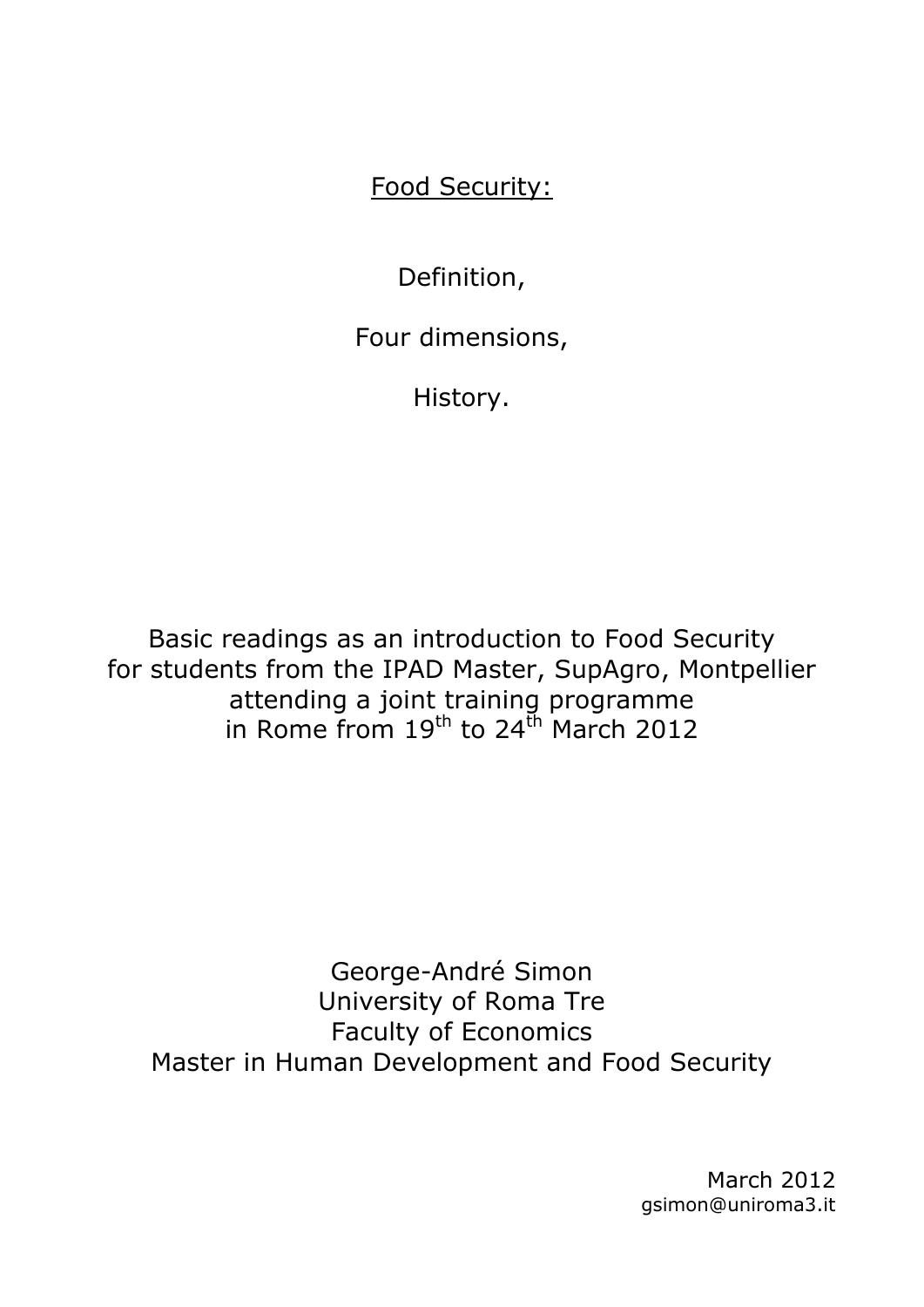# Table of contents

1. Introduction

#### 2. Food Security

- 2.1 Definition
- 2.2 The four dimensions of food security

#### 3. Food Insecurity

- 3.1 Definition
- 3.2 Vulnerability

#### 4. Where are we coming from: Evolution of food security

- 4.1 1930-1945: Post World-War 1 and League of Nations
- 4.2 1945-1970: Post World-War 2, UN, FAO, Food Surpluses
- 4.3 1970-1990: Food crisis, Amartya Sen, Major Refugee situations and other emergencies, drought in Africa
- 4.4 1990-2005: Golden years of Food Security

#### 5. Where are we going to: Future of food security

- 5.1 Contradictions and weaknesses
- 5.2 Applying the theory of capabilities to food security
- 5.3 Empowerment
- 5.4 Food Security Governance
- 6. Conclusion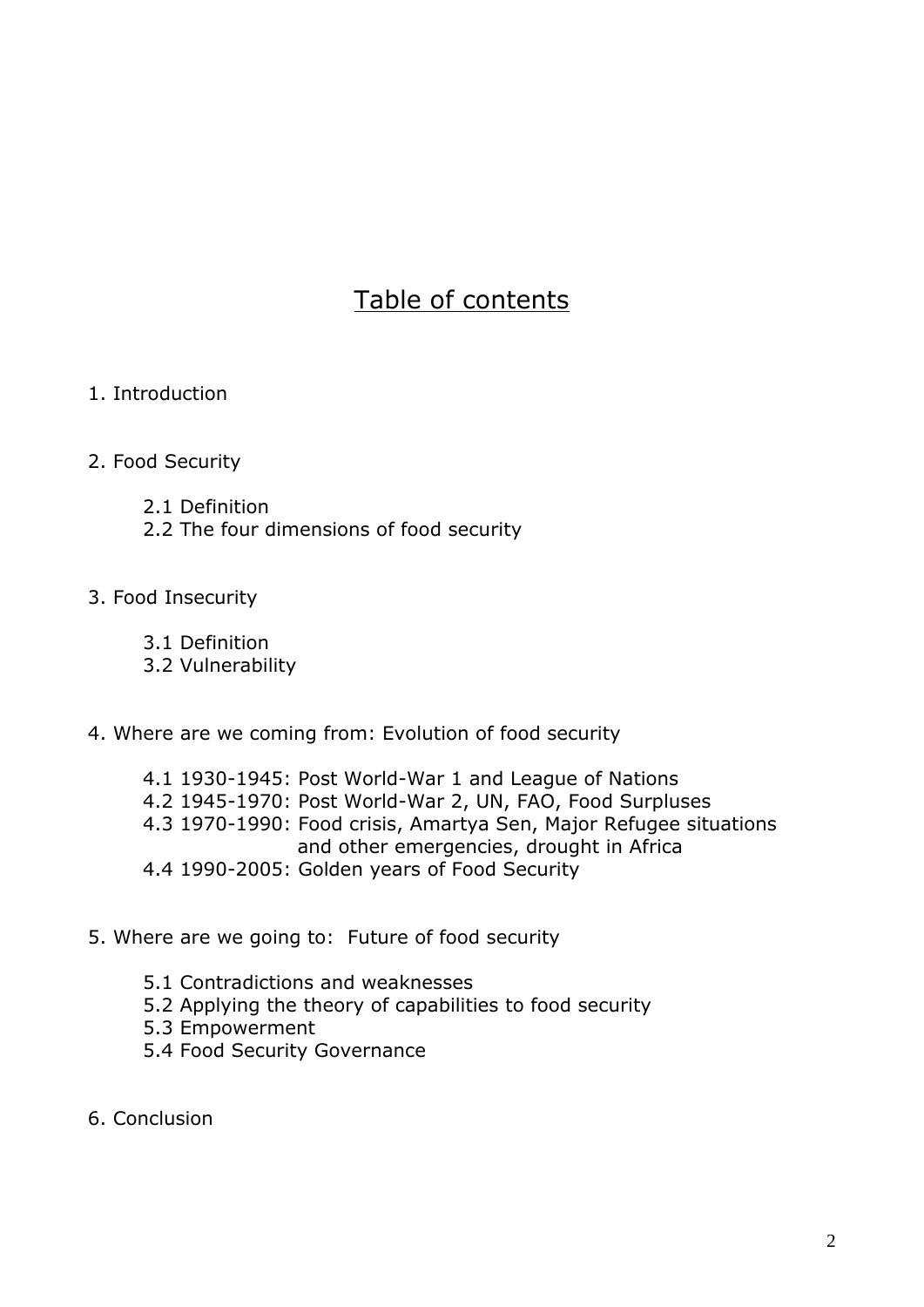## 1. Introduction

The term "food security" is widely used in publications, articles, statements, the media, etc. Yet, the meaning one gives to it varies considerably: for many, the concepts surrounding hunger, famine and food security are blurred and these words are often used interchangeably.

This paper put together at the occasion of a week of joint lessons between students of the "Institut d'Etudes Supérieures Agronomiques (SupAgro), from Montpellier France and those of the Master in Human Development and Food Security at the University of Roma 3 from  $19<sup>th</sup>$  to 24<sup>th</sup> March 2012 is largely inspired from an article published in "AgroSociales Y Pesqueros", Madrid, April 2009 1/. In order to clarify the concepts of food security, we use, as a starting point, the definition approved by the World Food Summit in 1996 and seek to explain the four dimensions of food security, identifying at the same time what has so far been missing in the utilization of the definition of food security.

The paper then presents the concepts related to food insecurity - a situation that one can probably better measure than food security itself - and also reviews the related notion of vulnerability.

In order to provide a dynamic perspective of the concept, the paper goes on to review the change in perception of food security over the last 75 years or so and analyzes the evolution which took place, based on three types of factors:

- $\triangleright$  The world situation and the perception of food scarcity and food insecurity;
- > The actions, recommendations and programmes approved and implemented by national, international and non-governmental organizations;
- $\triangleright$  The practical and theoretical research conducted on the basis of experience and actual situations/case studies.

Looking at the tools utilized to reduce food insecurity, the paper recognizes that one of the most commonly used over the last fifty years or so has been food aid. Therefore, when reviewing the 75 years of history of food security, reference is often made to situations, institutions and facts that are related to both food security and food aid. The paper then discusses food security governance, reviewing the major institutions that play a role in this respect and trying to clarify their respective competence and importance. In this respect, the author wishes to express his gratitude to his respected friend and ex-colleague Dr. D. John Shaw whom, in his book "World Food Security: A History since 1945" has provided exhaustive information regarding the institutional aspects of food aid and food security.

<sup>1/</sup> George-André Simon, "concepto y gobernanza internacional de la seguridad alimentaria: De donde venimos y hacia donde vamos", AgroSociales y Pesqueros, Revista Espanola de Estudions Agrosociales y Pesqueros, Madrid, 04/2009.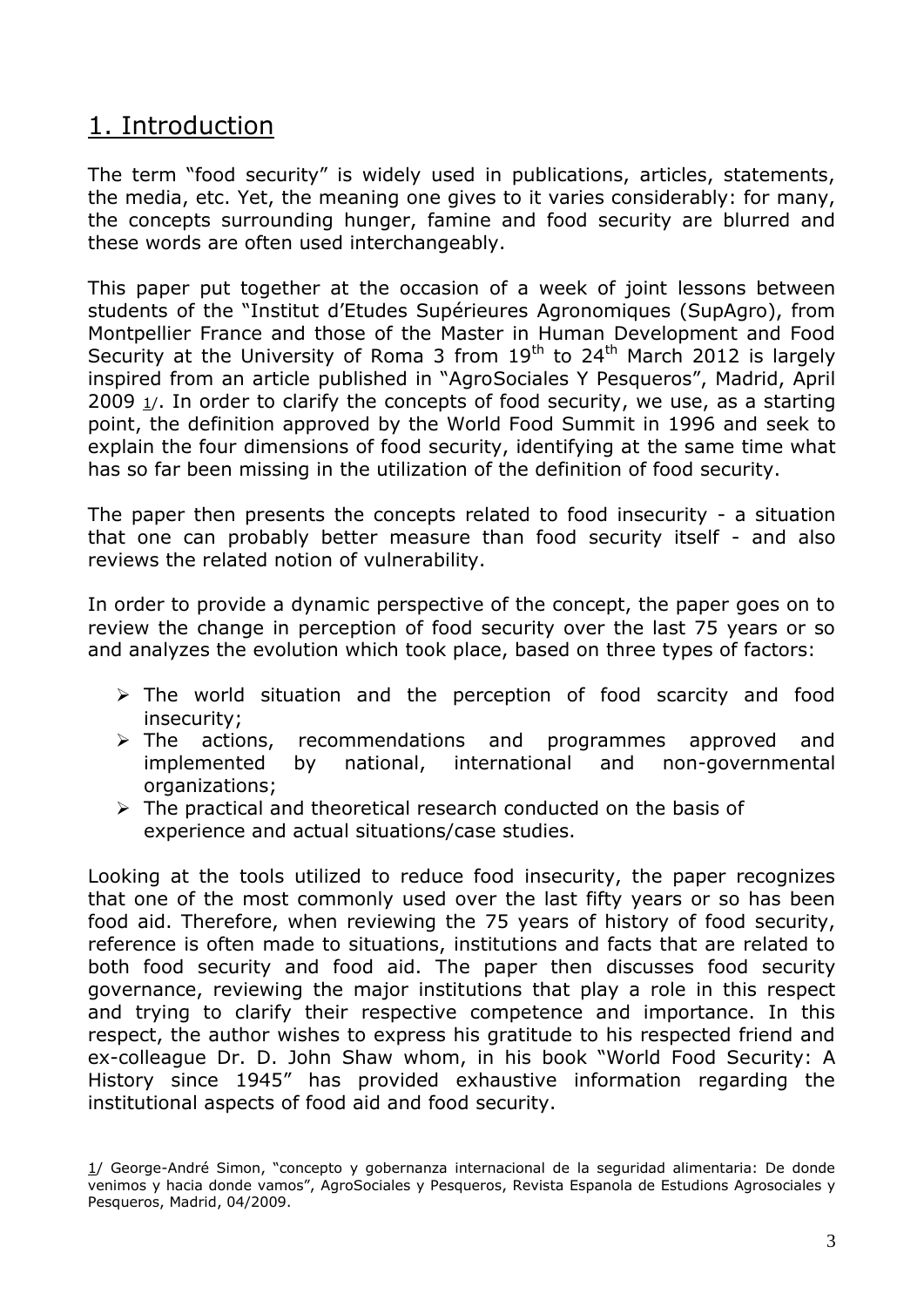Looking at the future of food security, the papers reviews the possibilities to improve existing tools and facilities, reduce contradictions, get people more involvement in a new management of food security and finally reports on ongoing discussions regarding the future of food security governance.

The paper concludes on the future challenges facing food security.

# 2. Food Security

Is it necessary to recall that Thomas Malthus, in 1798, predicted that the population growth would unavoidably supersede the food production ? Is it necessary to recall that about forty years ago some of us where working with the "Club of Rome", under the highlighted leadership of Dr. Aurelio Peccei on the "Limits to Growth", forecasting the end of natural resources including to feed people ?

Still, during the lasts decades the agricultural production worldwide has grown more rapidly than the population did and there is, now, more food, at least in terms of macronutrients, available to feed the world population, to feed more than today's world population, more food than ever before.

Still, the number of people suffering food insecurity is reported to be increasing and so is, since a few years, the proportion of the overall population suffering from insufficient food.

The distinction between the total number of people suffering from hunger and the proportion of the total population being food insecure originates in the differences between the commitments taken by the international community, respectively at the 1996 World Food Summit in Rome, on the one hand, and at the 2000 Extraordinary Meeting of the United Nations General Assembly approving the Millennium Development Goals (MDGs), on the other hand.

It is therefore time to review the old model of hunger management, the tools available for that purpose, take lessons from the past and try to figure out what is needed for the future.

## 2.1 Definitions of Food Security

Although Gentilini identified about two hundred and five definitions of Food Security and Smith, Pointing and Maxwell counted about two hundred different definitions, we shall refer to the most commonly accepted definition that was approved by the 1996 World Food Summit (WFS) and remains one of the important achievement of the meeting. (Gentilini, 2002), (Smith and al., 1993)

"Food security exists when all people, at all times, have physical, [social] and economic access to sufficient, safe and nutritious food which meets their dietary needs and food preferences for an active and healthy life". (FAO, 1996)

The term "Social" was added to the 1996 definition in 2002.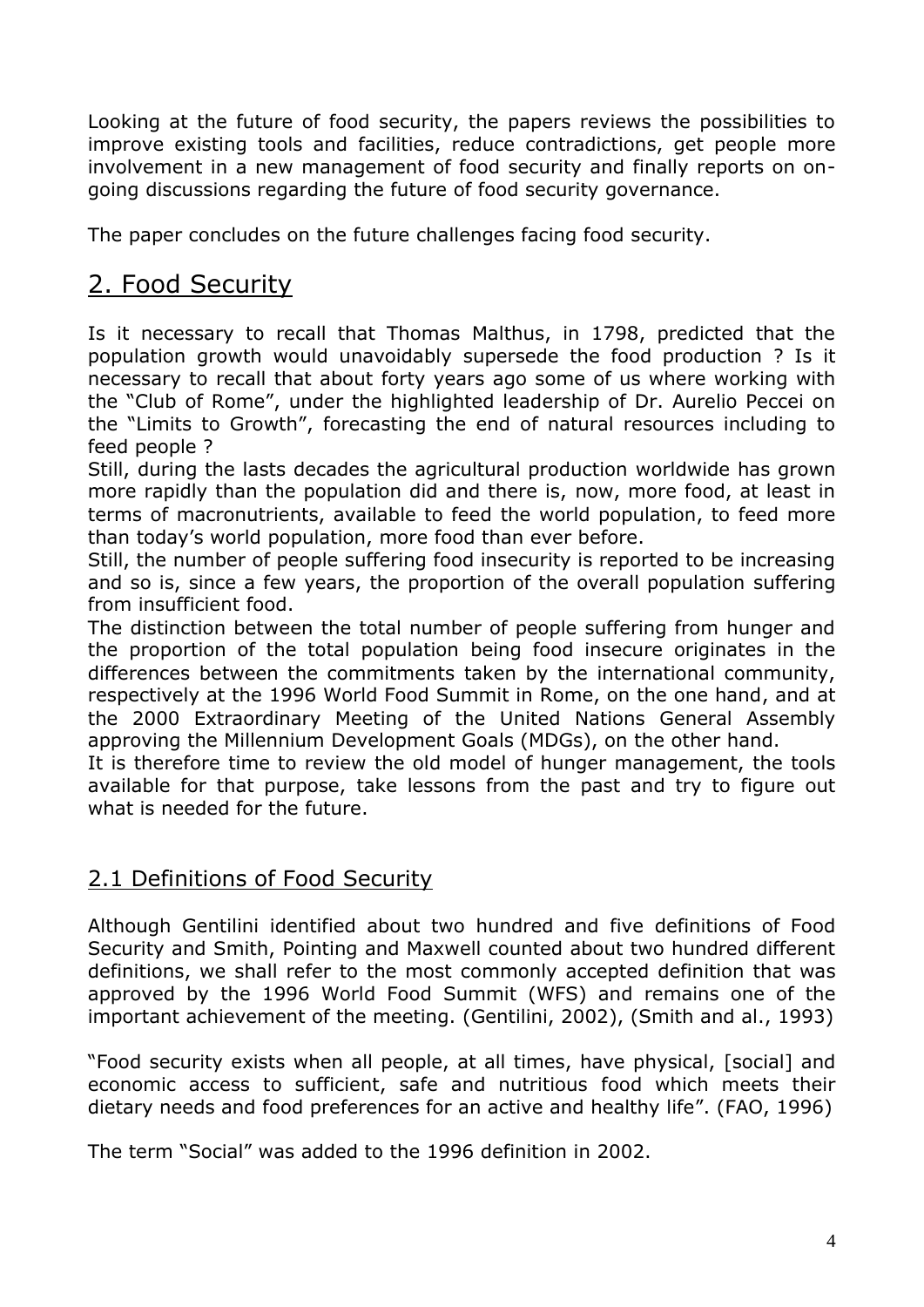WFP offers the following definition : "A condition that exists when all people, at all times, are free from hunger". (WFP, 2009, p. 170)

Although WFP utilizes a definition that seems much more simple, we shall refer to the original WFS definition as it carries with it many elements important for the analysis.

## 2.2 The Four Dimensions of Food Security

Food Security involves four aspects entitled the Four Dimensions of Food Security. Those four dimensions are easy to extract from the WFS definition and are, together, equally useful as a tool for food security analysis.

## **2.2.1 Availability**

The first dimension is the **availability**. In the WFS definition it refers to the term "**sufficient**". It is defined by WFP as "The amount of food that is present in a country or area through all forms of domestic production, imports, food stocks and food aid". (WFP, 2009, p.170). The definition obviously refers to net commercial imports, once deducted the commercial and other exports, furthermore the definition does not only apply to countries or areas but also to villages and households. A previous definition by WFP did also refer to "commercial imports including cross-border trade" and is still par of their operational manual.

Although the final declaration adopted by the FAO Founding Conference stated that "the first cause of malnutrition and hunger is poverty", for a long time it has been considered that food security was a synonym to availability of food. (Shaw, 2007, p. 4). Most of the efforts undertaken by researchers, practitioners and teachers during the last three decades consist demonstrating and trying to convince that food security is not simply a question of availability of food.

The conviction that food security consists in the availability of food commodities normally results in the believe that increasing food production would increase food security.

Again, during the last fifty years or so, the agricultural production has continuously grown more quickly than the population, the amount of food commodities available on earth (at least in terms of macronutrients) is largely sufficient to feed more than today's world population and still, some people do not have access to food.

## **2.2.2 Access**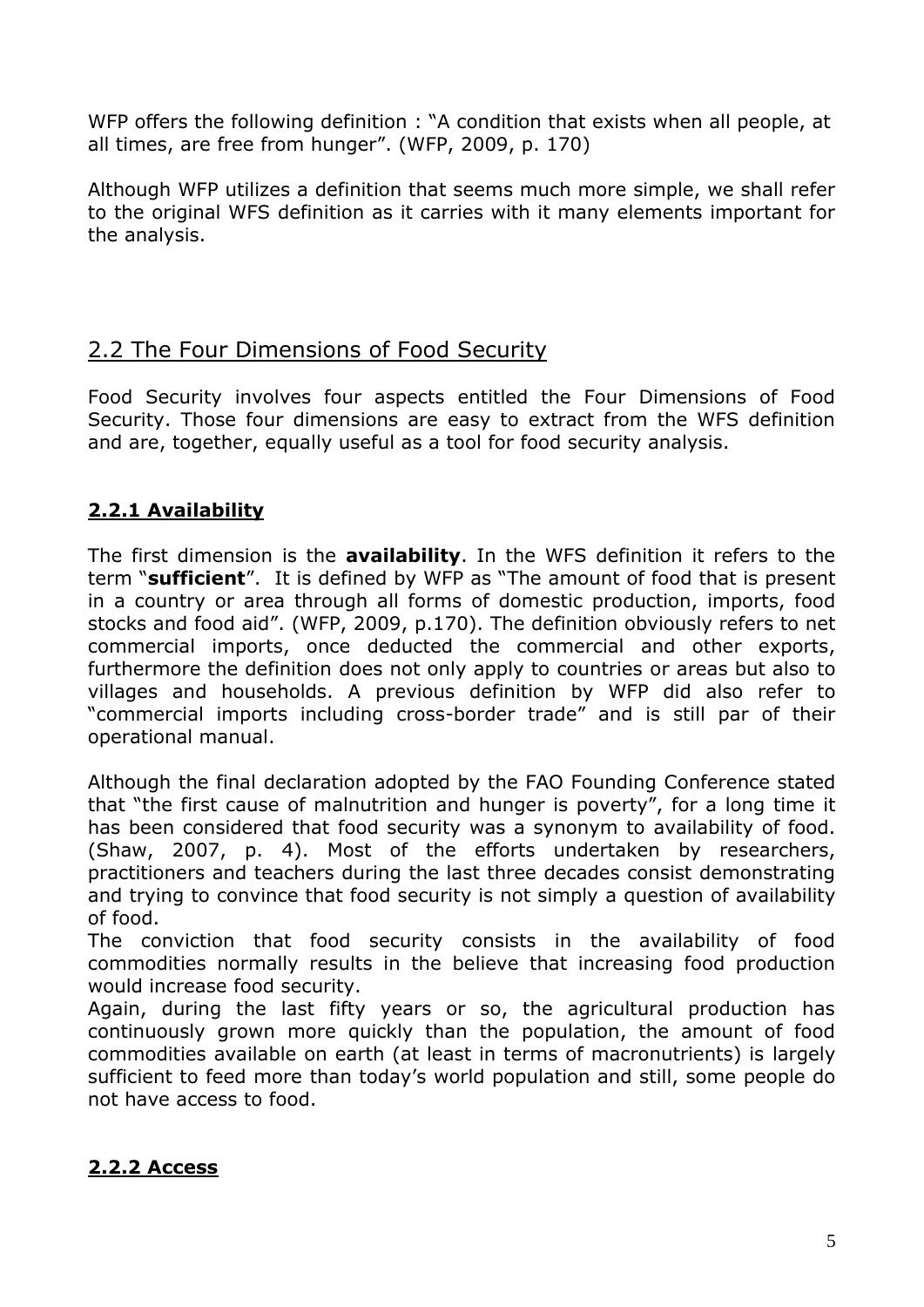The second dimension of food security is the **access**.

In the WFS definition, it refers to "**have physical, economical and social access**"… Although the concept of access to food was first presented by Amartya Sen in the early 1980's, it is not yet necessarily common to refer to it as an important element of food security. Moreover, since the Niger food crisis in 2005 and the World food prices crisis in 2008, many are tempted to limit the access dimension of food security to its economical or financial dimension.

WFP, for example, defines the food access as "A household's ability to acquire adequate amount of food regularly through a combination of purchases, barter, borrowings, food assistance or gifts". (WFP, 2009, p. 170).

In fact, there are three elements in the access to food: physical, financial and socio-cultural.

- The physical aspect is in fact almost a logistical dimension. An illustration is provided by a situation where food is being produced in the concerned country or area but in another region with limited or no transport facilities between both regions and lack of information. In a situation of food security the food is available at the location where people (households, etc.) actually need it.

- The economic aspect of the access to food can be defined as WFP does. In a situation of food security, thus, food commodities are available where people need it and households have the financial ability to regularly acquire adequate amounts of food to meet their requirements.

The understanding that food commodities being available but not affordable by people would determine a situation of food insecurity is still recent in the story of food security. During the least years, however, this has been increasingly recognised. As a consequence, one could observe a sudden interest shown, towards the market by food security analyst and practitioners.

For many years, in fact, the problematic of food security had been perceived as that of rural population living in almost complete autarchy and some times, for climatic and other reasons, not producing enough food to meet their own requirements and hence suffering famines and malnutrition.

Today, likewise OXFAM, many analyst have found out that : "Even in rural areas most people, and especially the poor, rely on market systems to provide food and essential goods and services but also for selling their produce". (OXFAM, 2007).

It may be useful to remember that for many years data such as those collected by the "SIM" (Système d'information des marchés) (Market Information Systems) in particular in the Sahel region have not really been utilized for the purpose of food security analysis.

- Finally, the last element of the access to food, as per the WFS definition, is the "social" or socio-cultural access to food. This refers to the fact the food commodities may be available, physically near to the consumer that may have the required resources to acquire them but that there may be socio-cultural barriers limiting the access to food, in particular to some groups of the population for gender or social reasons for example. It seems to be one of the fields where there is, so far, the less research although some work is being done by researchers such as Dr. Mariame Maiga from the University of Wageningen whom is working on the cultural dimensions of vulnerability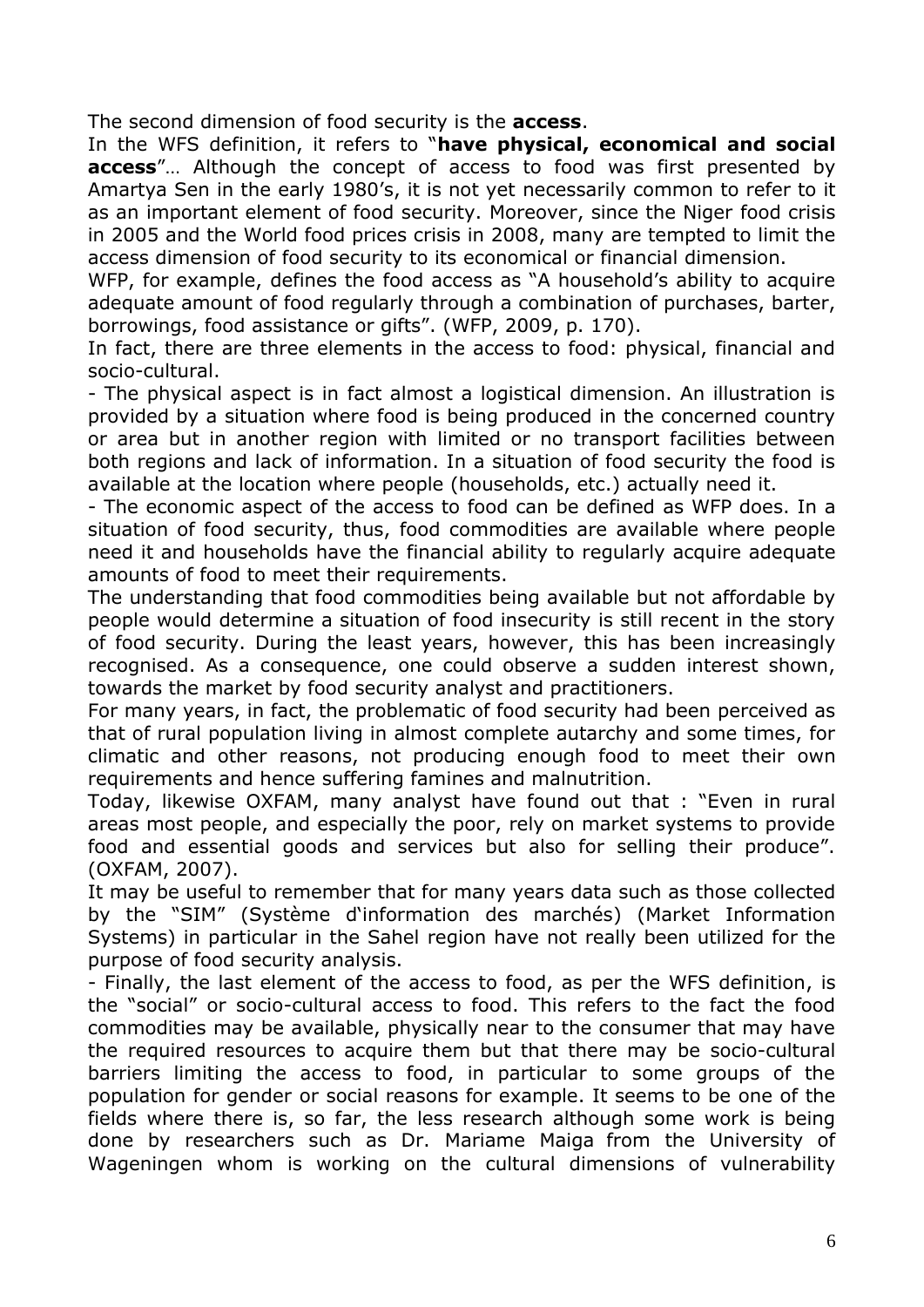related to HIV/AIDS and Food Security from a gender perspective. (Maiga, 2009).

But there is room for further research in this field which so far has demonstrated to be less popular than other aspects of food security.

### **2.2.3 The Utilization Dimension**

The third dimension of food security is food utilization. In the WFS definition it refers to "**safe** and **nutritious** food which **meets** their **dietary needs**"**.**

It is not sufficient that food be available and accessible to households to ensure that people will have a "safe and nutritious" diet. A number of elements intervene here such as: the selection of food commodities, their conservation and preparation as well as the absorption of nutrients. Food has to be of good quality and safe.

It should not be taken for granted that all people, even in so called traditional societies, know how to best utilise food commodities, not to mention the fact that dietary habits are changing very quickly, including in so called traditional societies. This is even more true for displaced persons and refugees and people victim of a shock that may have modified the commodities value chains.

Training may be required to help people optimising their use of the food that is available and to which they have access. In fact, a number of observations have been made, including by WFP of population living where food is available, having a full access to food and still suffering from malnutrition mainly because of a non correct utilisation of the food commodities. (Conte and Al., 2002)

Food utilization is also related to clean water, sanitation and health care. This dimension, thus, not only refers to nutrition but also to other elements that are related to the use, the conservation, the processing and the preparation of the food commodities.

It shows, however, how closely nutrition is linked to food security and therefore confirms that it is a useless repetition to speak about food security **and** nutrition as there could not be any food security without proper nutrition.

It further brings the attention to the problematic of food safety which, unfortunately, has been dealt with mostly in the context of developed countries and needs to be fully recognised as an essential part of food security in general. Some research are being conducted in this respect by Dr. Ilaria Proietti, Dr. Rossella Pulcrino and Dr. Afenyo Joy Selasi from the University of Roma Tre to develop links between food safety and food security and insert in the food security practitioner tool box some elements directly related to food safety. (Proietti, 2009). It should be noted also that due to linguistic elements making that in French and Italian, unlike in English and Spanish, there are no distinctions between food safety and food security expressed respectively as "Sécurité alimentaire" and "Sicurezza alimentare" there has been some confusion between food safety and food security.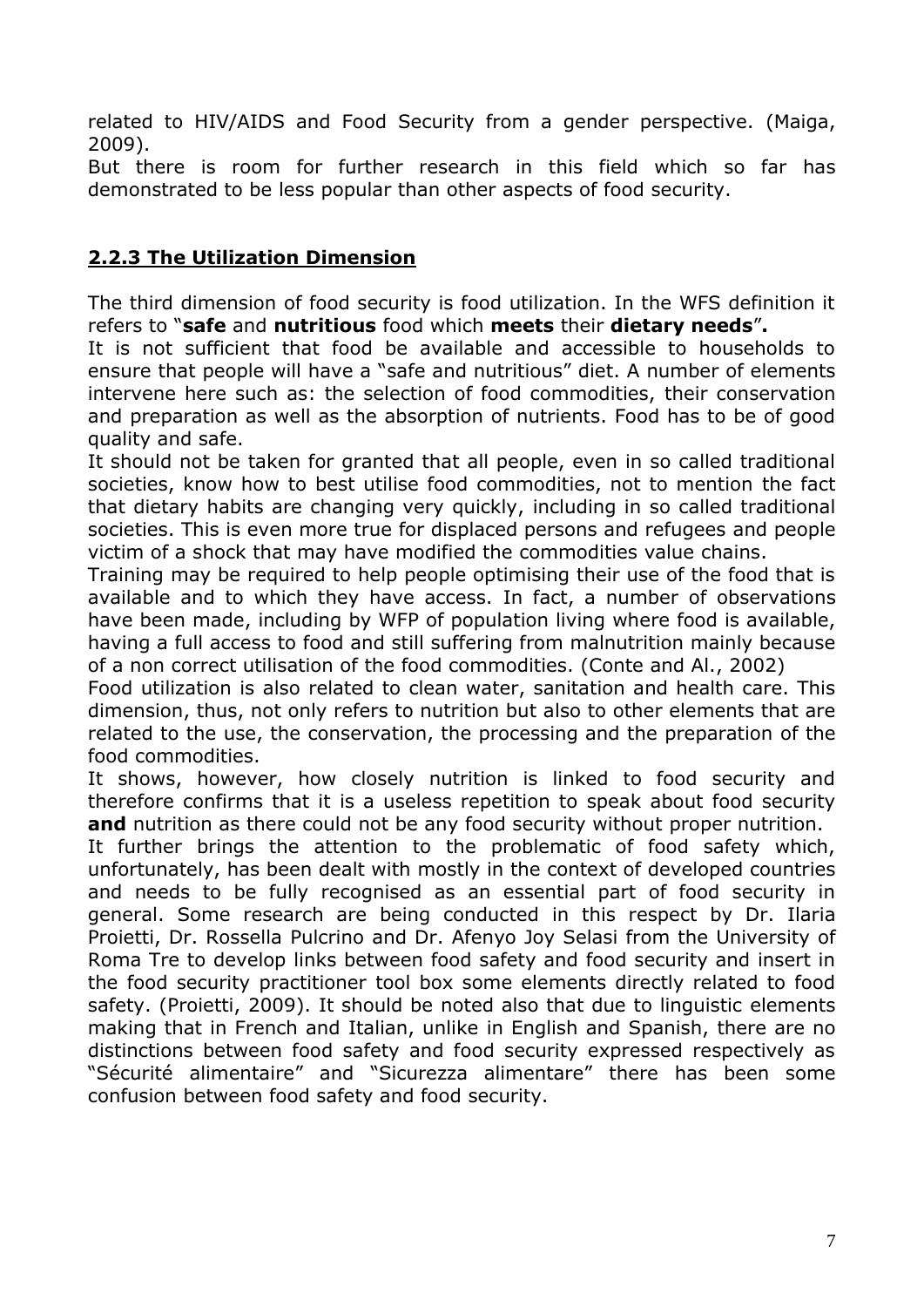## **2.2.4 The Stability**

The fourth dimension of food security is stability. In the WFS definition it refers to: "**at all times**". This stability applies in the first instance to the previously mentioned three dimensions of food security. Food security is "a situation" that does not have to occur a moment, a day or a season only but on a permanent basis with sustainability.

Based on the stability dimension of food security, one speaks about chronic and transitory food insecurity:

- Chronic food insecurity is a long term or persistent inability to meet minimum food requirements
- Transitory food insecurity is a short term or temporary food deficit.

There are also cyclical food insecurity such a seasonality. (Devereux, 2006)

### **2.2.5 What the four dimensions do not cover**

From the 1996 World Food Summit definition of food security, the elements that are not included in the four dimensions of food security as described above are the "**Food preferences for an active and healthy life**". The elements related to "food preferences" could be the object of some further thinking and research, which, at the household and individual level, could be comparable to what food sovereignty is at the country level.

## 3. Food Insecurity

Food security is hard to measure and therefore it is usually the food insecurity that is measured, assessed or analysed with a view to determining the factors that may have caused this situation or may cause it in the future and decide on corrective measures.

### **3.1 Definition**

FAO defines food insecurity as a situation where some people do not have access to sufficient quantities of safe and nutritious food and hence do not consume the food that they need to grow normally and conduct an active and healthy life.

Food insecurity may be due to:

- lack of food: no availability
- lack of resources: no access
- improper use: no proper utilisation
- Changes in time: no stability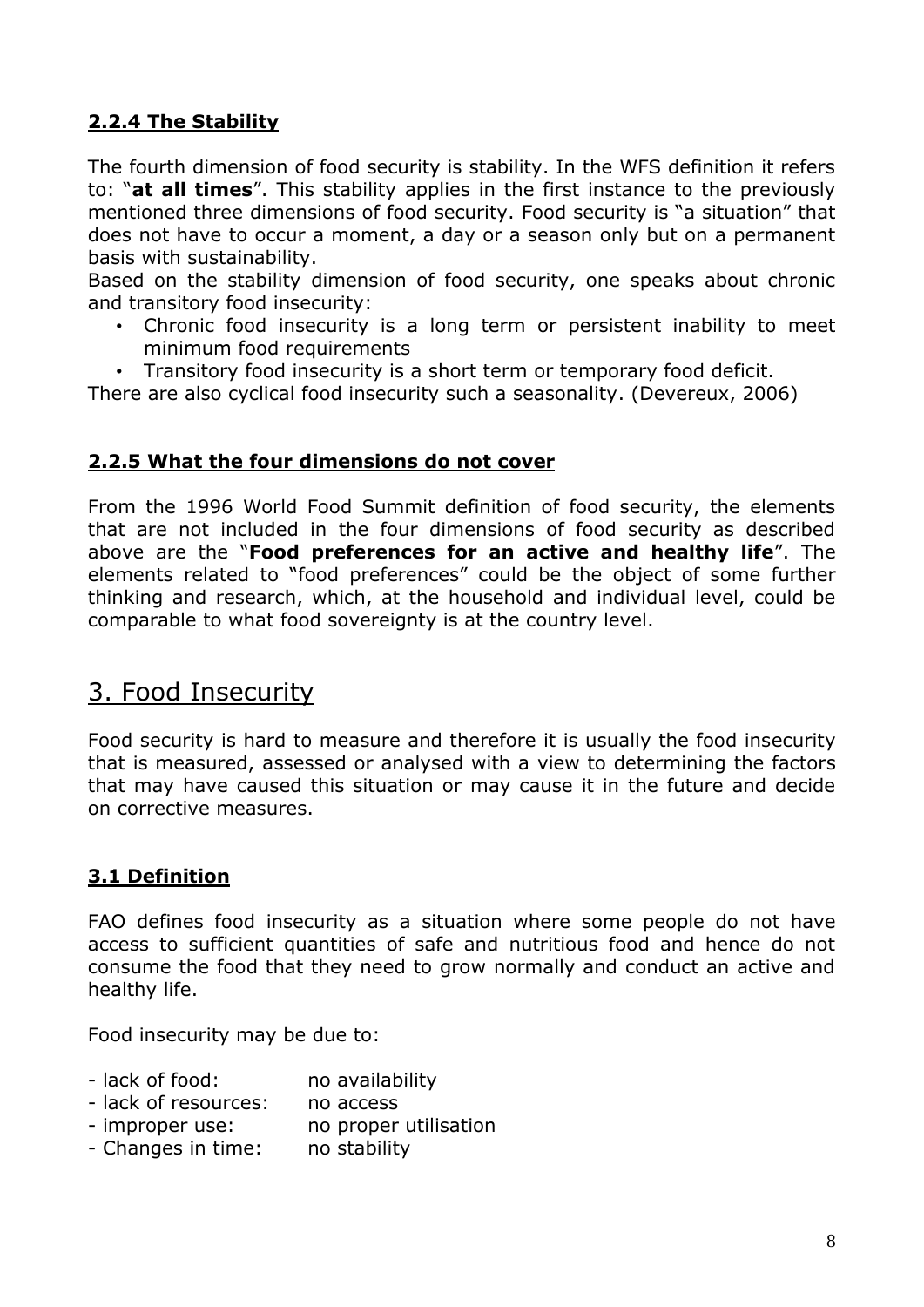Food security and food insecurity are both situations. In order to move from one to the other a movement is needed. When analysing food security one will look at this change and also at the probability that such change occurs.

## **3.2 Vulnerability**

Vulnerability to food insecurity refers to the full range of factors that place people at risk of becoming food-insecure. The degree of vulnerability of individuals, households or groups of people is determined by their exposure to the risk factors and their ability to cope with or withstand stressful situations.

Food security as well as poverty are used to describe people's welfare at the present time. Vulnerability complements this static picture with a dynamic, "forward looking" perspective that is used to predict how the welfare of individuals and households may change in the future as a consequence of not being able to face adverse events that may happen to them.

Vulnerability can be expanded to capture a more complex relationship between *risks*, *ability to cope* (*actions taken before, during and after shocks*) that affect food security. When viewed in relation to the probability of experiencing welfare loss caused by uncertain events, it also depends on the ability to reduce risks before a shock occurs (proactive) and respond effectively during and after they occur (reactive).

FAO defines vulnerability as the presence of factors that place people at risk of becoming food insecure or malnourished including those factors that affect their ability to cope. While WFP retains the following definition: "The vulnerability to food insecurity is made of all the factors that constitute a risk for people to become food insecure including factors that affect their capacity to face the difficulty they meet. In other words vulnerability to food insecurity relates to situations where there is a risk – in certain circumstances or following some events or shocks (drought, disease, civil disturbance, etc.) – that future food intake will be inadequate" but also the following definition more simple: "Conditions that increase a household's susceptibility to the effects of hazards. It is a function of a household's exposure to a hazard and its coping capacity to mitigate the effect of that hazard". (WFP, 2009, p. 172).

The vulnerability, which is a risk, hence a probability, may be measured, but in relative terms. As there are no unique indicators to measure the three food security dimensions: availability, access and utilization, there is no unique indicator to measure vulnerability.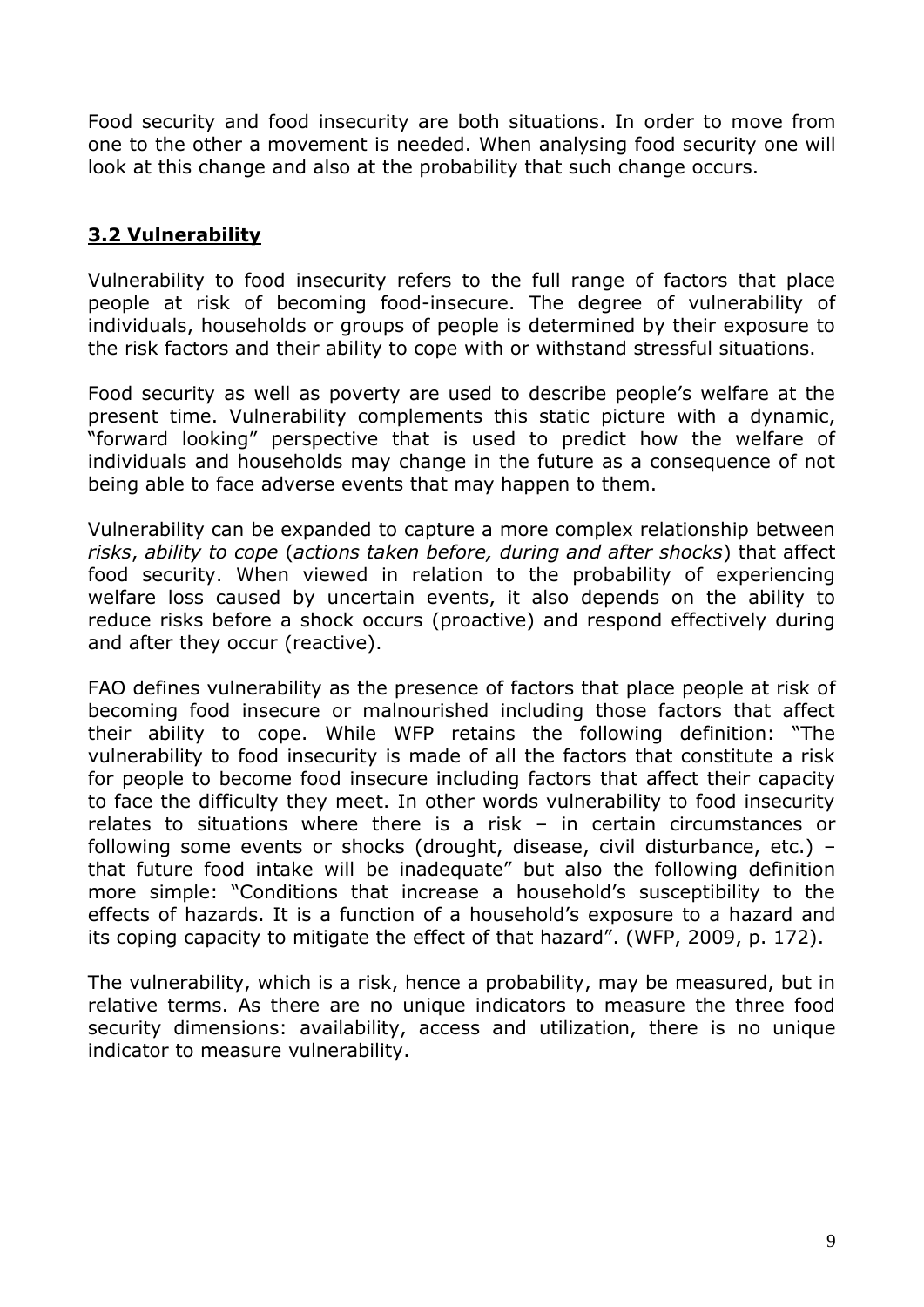# 4. Where we are coming from: Evolution of Food Security

This chapter does not aim at providing an exhaustive picture of the concerns for food security throughout mankind's history but rather to put things in perspective in order to contribute to highlight a few important steps in the recent evolution of concepts and facts related to hunger, malnutrition and food insecurity as well as the efforts undertaken to limit their effects.

For the sake of simplicity it divides the last 75 years or so in four periods based mainly on the world food situation. It does not have any other ambition than contributing to putting events in a chronological order and trying to highlight hidden links hoping that it may contribute to a better understanding of the present and future approaches to food security.

The fact that this Chapter starts with the identification of the first food security concern at worldwide level within the framework of the League of Nations does not intend to hide that hunger and malnutrition have always been major concern of human populations.

## 4.1 1930 – 1945: Post World War one and League of Nations

This review of the history of Food Security begins where and when "Food Security" starts to be a concern at world wide level rather than at a country, province, village or household level only.

During the 1930's, and following World War one, world affairs were being dealt with by the League of Nations.

In his "World Food Security", John Shaw reports the Sir John Boyd Orr writings regarding what may be considered as the origin of modern food security. "In the early 1930s, Yugoslavia [as a member of the League of Nations] proposed that in view of the importance of food for health, the Health Division of the League of Nations should disseminate information about the food position in representative countries of the world. Its report was the first introduction to the world food problem into the international political arena". (D. John Shaw, 2007, p.6).

A survey was conducted by the Health Division of the League of Nations and a report on "Nutrition and Public Health" was submitted in 1935. The report showed that there was an acute food shortage in the poor countries, the first account of the extent of hunger and malnutrition in the world. Reviewing the report, the Assembly of the League of Nations held discussions on nutrition and nutrition policies and the need for co-ordinated nutrition policies in a number of countries. The strong involvement of the Health Division and of nutrition experts in this review of global hunger and malnutrition may contribute to explain the present somehow complex relationships between nutrition and food security.

Altogether, food security being by essence multidisciplinary there are no difficulties to include nutrition within the food security problematic and, at least in a development perspective, it would make limited sense to separate nutrition from the other disciplines that contribute to analysing food security.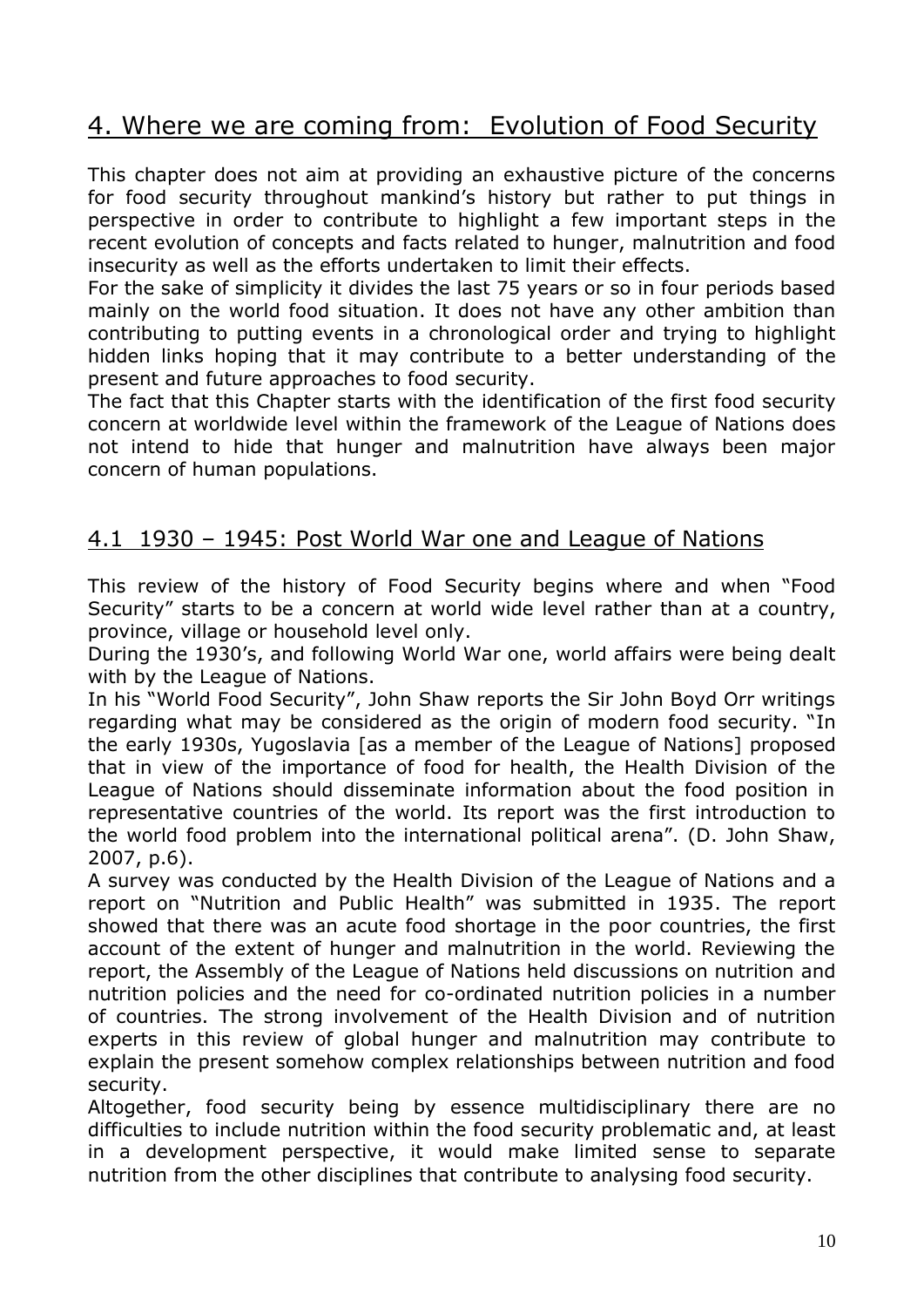While on the one hand, following the efforts undertaken by nutritionists and medical doctors, scientists, international civil servants and national diplomats discussion were taking place within the League of Nations to address the problems of malnutrition, on the other hand, always within the League of Nations other professionals, other international civil servants were discussing with the same national diplomats about the international commodity trade, the tariff barriers and whether a reduction of food production would contribute to rise prices which had dramatically fallen down following the economic crisis. These latter series of discussions generated much more interest than the former in the world of food production, processing and trade, and in particular among the producers' organizations, some of which having since then become real political lobbies with little primary concern regarding malnutrition and food insecurity.

The League of Nations finally, however, agreed that increasing food production to meet human needs would bring prosperity to agriculture, which would overflow into industry and bring the needed expansion of the world economy through what was described as the "marriage of health and agriculture". (Boyd Orr, 1966, p. 119) and (D. John Shaw, 2007, p.7).

This marriage represents probably the premises of the story of modern food security born from the difficult and unequal relations between health and agriculture where the former did likely not get the feeling of leading the story and was probably even more frustrated by the arrival in the gang of other parties such as economists to cite only one group.

This story also recall how often the objective to meet human needs in terms of food has been presented as an important policy objective while in fact governments were actually "simply" trying to face political difficulties related to the agricultural sector and to solve economic problems.

Therefore, when reviewing the evolution of what will bring a more relevant approach to food security, we shall refer to facts and decisions more closely related to politics, agricultural and economic policy than to food security. And this, - in order to put here a positive note -, until the multidisciplinary aspect of food security is recognized and enables the required synthesis and allows to put into practice the needed co-ordination.

Over and above the origin of modern food security, this first period was conditioned by a number of factual events that had taken place earlier and which were all related to factors directly or indirectly influencing world food security.

In the history of the United States they were period during which agricultural commodities were produced in surplus. Going back in history, it seems to be in 1896 that the USDA (the United States Department of Agriculture really started to develop and implement policies to influence the production using tools such as price control, credit control, export support, including programmes that were very close to early food aid programmes such as with the first big scale food aid operation taking place after first world war in 1918 when the US shipped more than 6 million tons of food commodities to Europe between 1919 and 1926. (D. John Shaw, 2007, p.12).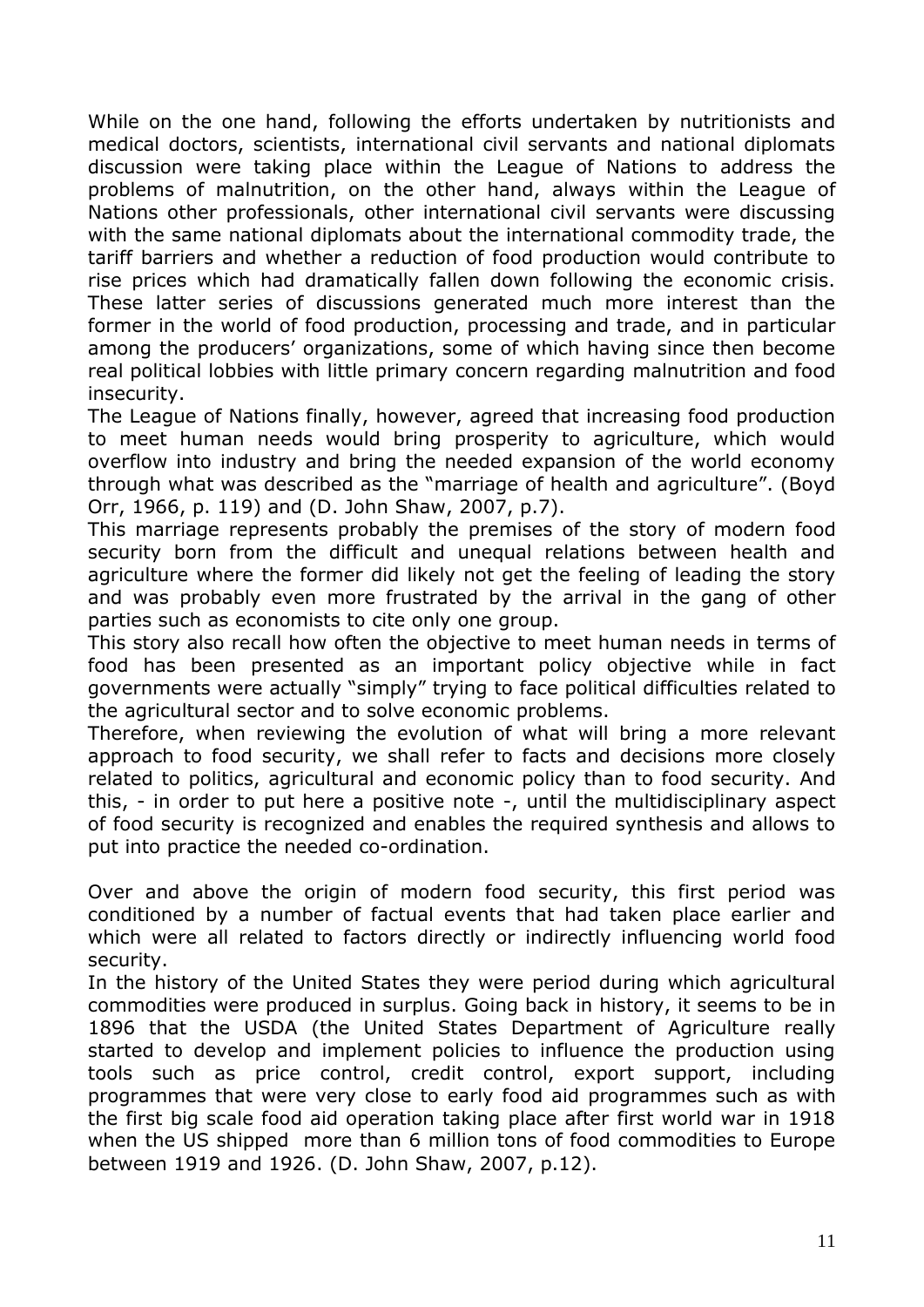Again, by the end of the 1920's and early 1930's excess stocks started to accumulate and world prices fell to very low level and it is interesting to recall that in this field the USA, the country often perceived as that of liberalism has been extremely inventive to create a number of mechanism to influence, control and regulate the activities of its agricultural sector.

The Agricultural Adjustment Act, approved in 1933, aimed at controlling the production based on the area planted. Within the framework of this Act a Grain Stabilization Board to provide direct subsidies for agricultural exports was established. Furthermore, a Commodity Credit Corporation (CCC) was created in order to buy and sell agricultural products, thus influencing the prices on the market, and to make loans to farmers. Still today, the CCC is an important tool in the US agricultural policy and it played a leading role in the procurement of surpluses and other food commodities purchased on the US market for the purpose of being shipped abroad as food aid.

In 1943, during the War, Nations of the World decided to establish the Food and Agriculture Organization of the United Nations at a Conference on Food and Agriculture convened by President Franklin D. Roosevelt at Hot-Spring, Virginia in the USA.

During the second world war, governments attempts to control farm output were reversed, especially in North-America and every efforts were made to increase the food production in order to reduce the dependency towards outside as, due to the war, the supply was not ensured. This breakdown of the supply chain left strong trace in the popular conscience until the end of the century.

## 4.2 1945-1970: Post World War two, UN, FAO, Surpluses

After the war thus, in both part of the Atlantic Governments decided to support and reinforce the agricultural sector and the farmers production as for some times after the end of the war food supply remained a major concern in many developed countries. In fact, it is still quite common to find traces of this situation in several European countries. In France, for example, vouchers to obtain limited rations of basic food commodities were in used until 1950.

In Canada, an agricultural price support legislation was introduced in 1944. Allover Europe policies were developed to reinforce self-sufficiency and increase the agricultural production and hence the farmers revenue at a time where farmers still accounted for a majority of the population. There could therefore be some kind of "political" interests beyond measures that were supporting and privileging the numerous population of the primary sector of the economy. But, things will change fairly rapidly bringing, more recently, to situations where, in some instance the rural areas are depopulated and efforts of creativity are being made to bring people back to rural areas and develop new type of activities.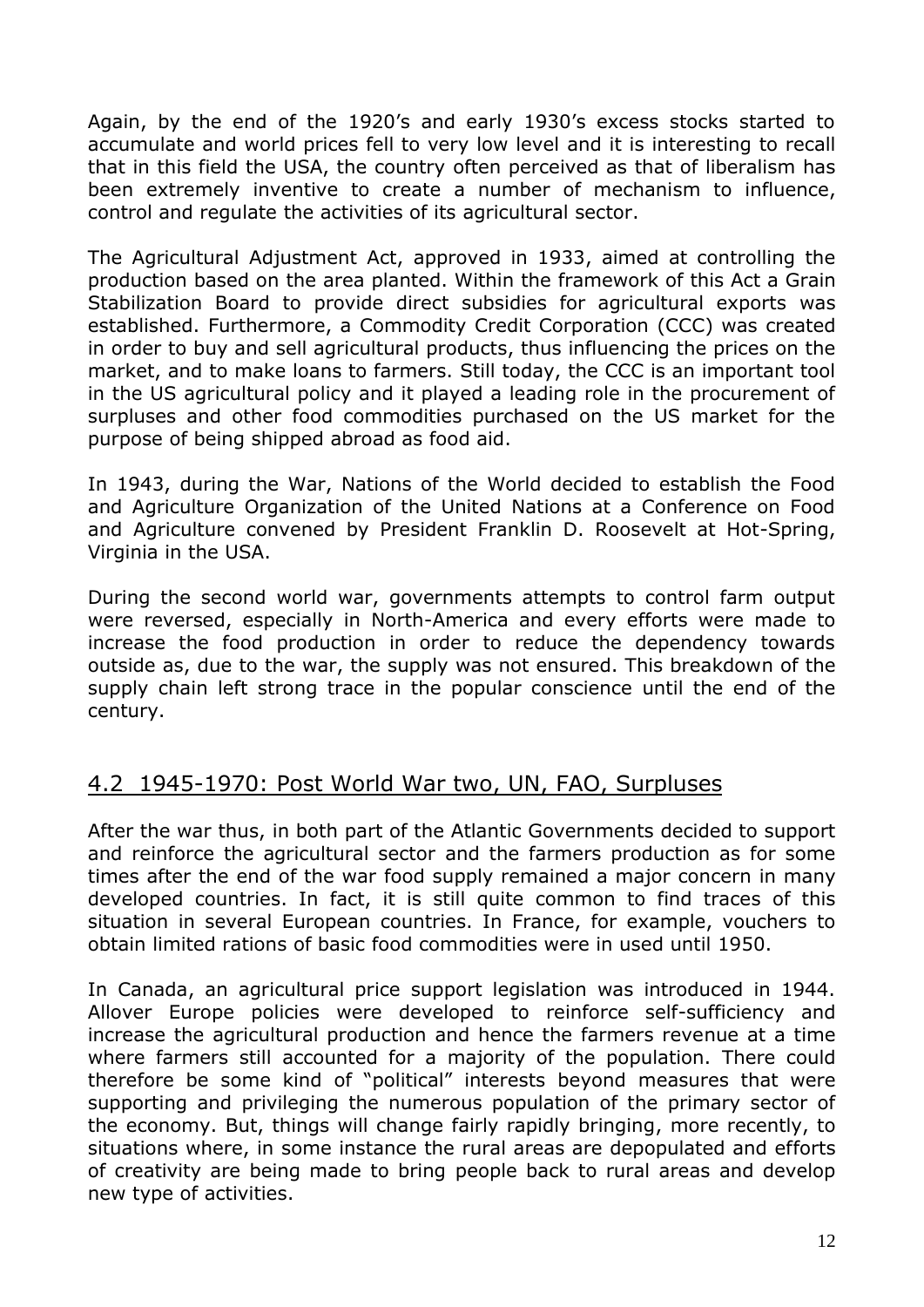The newly established FAO organized its first World Food Survey in 1946. The objective of the survey was to find out whether there was enough food, and more specifically enough energy or macronutrients (calories) for everybody on earth. The conclusions were that at least one third of the world population (in 1945) would not get sufficient amount of energy.

This data together with the trauma left by the lack of food in many European and North American countries as a postwar elements pushed governments in the world to care about the increase in food production with an aim to ensure that there would eventually be enough food for everybody on earth. Their policies allover Europe and North-America were so successful that quickly the production exceeded the consumption hence creating surpluses, which then had to be managed. In fact, as early as 1946/1947, FAO had been requested to study *also* the possible consequence of overproduction of agricultural products, a phenomenon that soon become a concern for many countries.

Overproduction of agricultural commodities will generate food (and other) surpluses and part of this surplus food will be utilized as food aid. Food aid is both in quantity and in value – but not necessarily in efficiency - the tool that has been the most utilized to fight food insecurity, hence the link between food security and food surpluses and also the fact that it is still impossible to review the evolution of food security without referring to the policies related to food surpluses that often were presented as being geared towards reducing hunger and malnutrition, in other words improving food security.

In this respect one may recall that between 1948 and 1953 some 3 billion of US dollars worth of food (aid) were transferred from the US to Europe within the framework of the Marshall Plan. In 1949 the United States Government established what is known as "Section 416" an important source of funding to procure surplus commodities to be utilized, as far as food commodities are concerned, as food aid.

In 1952 the FAO established a Committee on Commodity Problems (CCP) as Member Countries had realized that increasing agricultural production would generate surpluses in food commodities.

The CCP recommended that a set of principles, or a code of conduct, to govern the disposal of agricultural surpluses be agreed upon. It also recommended the establishment of a permanent committee to deal specifically with surplus disposal. The Consultative sub-Committee on Surplus Disposal now known as the CSSD and established in 1954 still exists in Washington DC and still reports to the FAO Committee on Commodity Problems.

1954 is also the time when the United States government established the well known Public Law (PL) 480. PL 480, which turned fifty years in 2004, was, and still is, the US administration appropriation to finance food aid activities.

On  $27<sup>th</sup>$  October 1960, the United Nations General Assembly passed a resolution on "the provision of Food Surpluses to Food-Deficit people through the United Nations Systems" (UN, 1961) basically establishing the World Food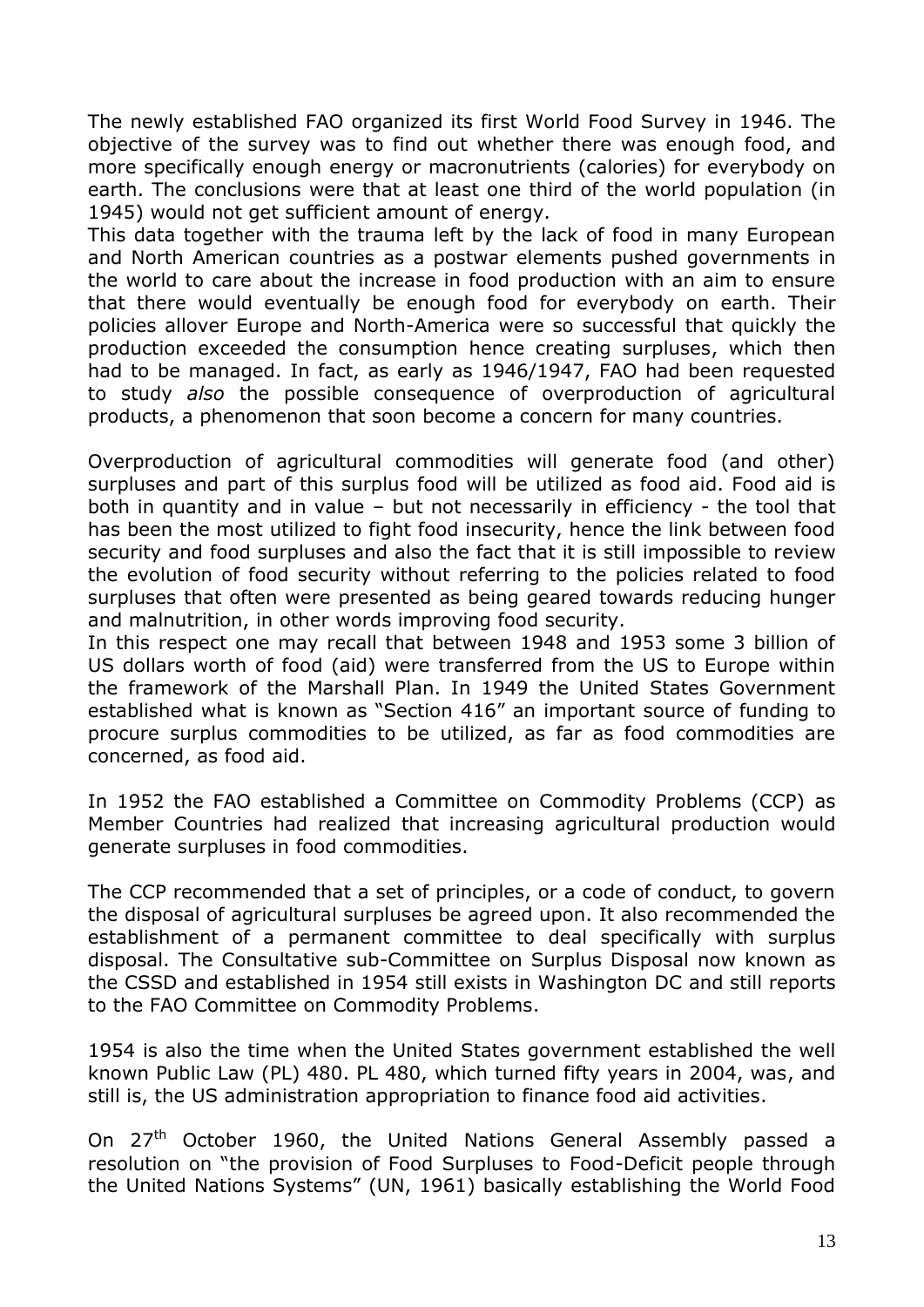Programme (WFP). Because it was recognized that the ultimate solution to the problem of hunger laid in the economic development of developing countries it was agreed that large amount of surplus food would be utilized for multilateral development purposes. At inception thus, WFP was mainly using surplus food commodities for development programmes.

At the same time, research undertaken by FAO noted that there was a serious distinction between chronic malnutrition and famines, with chronic malnutrition being recognized as a growing concern and a first clear distinction between chronic and transitory food insecurity being acknowledged. Famine was perceived as a relatively sudden and unforeseen event due to natural element such as drought, floods or earthquake and in situation were people would be fully dependant from their own agricultural production with limited possibilities of assistance, other activities and transport of commodities from surplus regions. In fact, the proposal to establish an FAO "Famine Unit" within FAO, although approved by the FAO Conference, was never put in place.

Studies conducted by nutritionists acknowledged the importance of malnutrition. The number of people affected by malnutrition being about 100 times more that the number of people affected by famine. Still, the main answer was the provision of bulk food commodities in the form of food aid.

In 1961, the World Health Organization (WHO) and FAO jointly created the joint Codex Alimentarius Commission in order to regulate the food safety by establishing international standards regarding processing, labeling, sampling of analysis, hygienic requirements, etc, of food commodities. Within the complex story of the "marriage of health and agriculture" mentioned above, this surely represented another missed opportunity to closely link food safety and food security.

In 1963, participants in the Kennedy Round of Negotiation on tariff of international trade under the General Agreement on Tariff and Trade (GATT) which were dealing exclusively with industrial goods recognized the importance of the international trade of agriculture products which were, so far, left apart.

A first International wheat Agreement had been signed in 1962 but although the first "Agreement on Agriculture", within the new WTO, was signed only in 1996, as part of the Marrakech agreement, the 1963 recognition was the beginning of a long story, closely related to food security and which is far from having been completed so far.

The increase of demand for food commodities, in particular by the Indian subcontinent and the decrease of the world food stocks in the early 1960's resulted in an increase of the prices of food commodities and reduced the availability of food surpluses. Therefore, the United States and Canada sought to share the burden of providing food aid to poor food-deficit countries with other major industrialized grain importing and exporting countries, especially in Western Europe and Japan which had, until then, provided little or no food aid. (D. John Shaw, 2009, p. 74).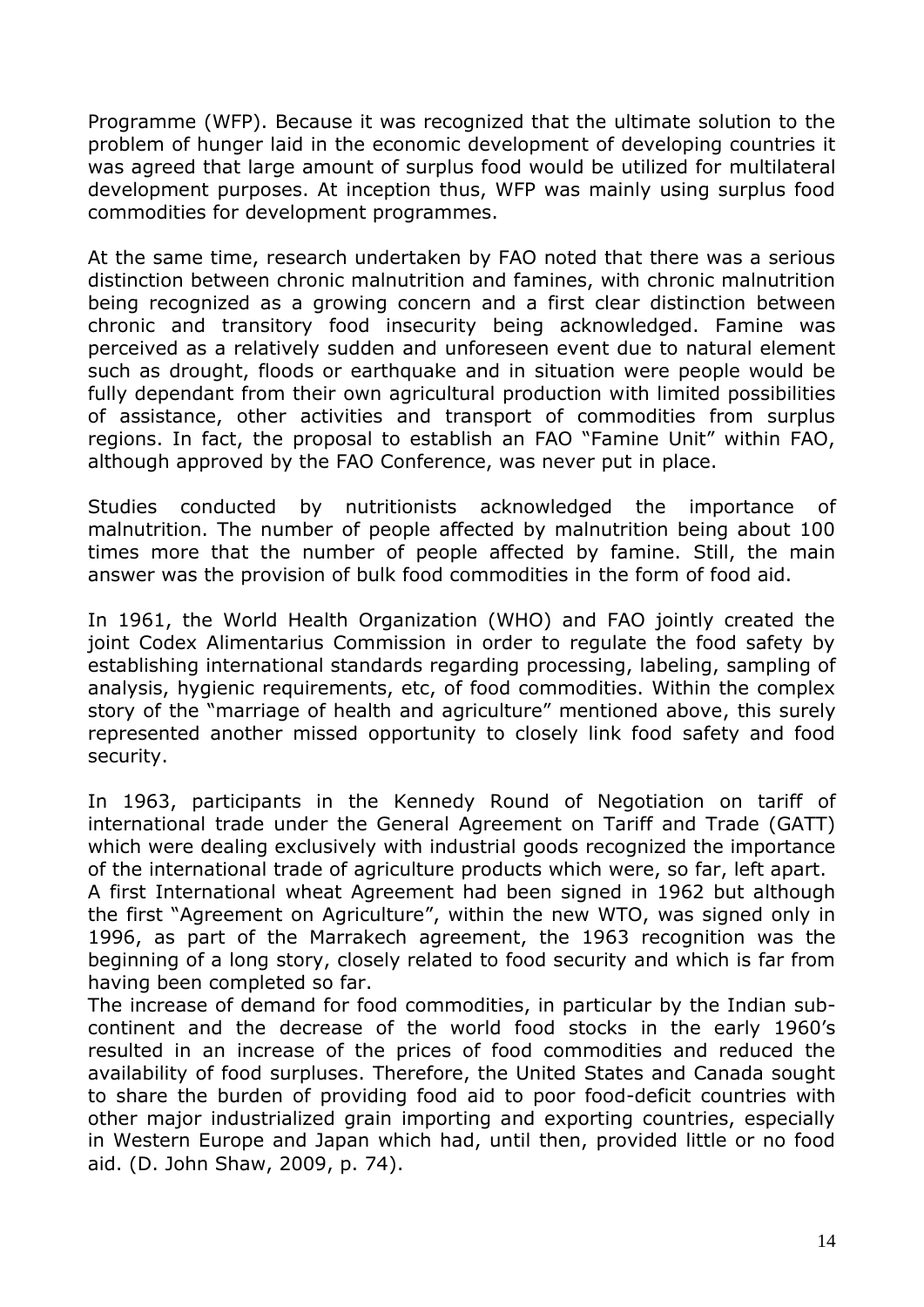Also the 1962 International Wheat Agreement had to be renewed, while discussions were taking place at the Consultative sub-Committee on Surplus Disposal (CSSD) regarding the establishment of a catalogue of transactions that would serve to define those considered as food aid, as part of the "FAO Principles of Surplus Disposal" first approved in 1954.

Often, people that have a first serious look at food aid are quite shocked by the fact that food aid transactions, as defined by the CSSD, include a number of operations that look more closely related to trade than to food security. Beyond the cultural and political dimensions of this reality the interrelations between these different negotiations provide some kind of institutional explanations.

In 1967 an International Grains Agreement was approved at a conference called by the International Wheat Council and UNCTAD in Rome. This agreement was made of two different Conventions: the International Wheat Agreement and the Food Aid Convention.

Several "Food Aid Conventions" were approved since then but it was only the last one, signed in 1999 and still in force, that formally recognized that the objective of the Convention is to "contribute to World Food Security". (International Grains Council, 1999, p. 4).

The Food Aid Convention was, and still is, the only legal commitment to provide food aid, not necessarily to aim universal food security.

In 1969, the FAO Committee on Commodity Problems (CCP) approved the CSSD Catalogue of transactions which *de facto* was defining food aid.

Both the Food Aid Convention and the CSSD Catalogue of transactions recognized as "Food Aid" a number of transactions which contribution to food security still remains to be demonstrated.

## 4. 3 1970-1990: Food crisis, Amartya Sen, Major Refugee situations and other of emergencies, drought in Africa

During the 1950's and the 1960's the world food production increased by more than 50 percent and the production per capita increased by more than 20 percent. This increase, this growth had become an expected normal feature bringing, at the end of the sixties, about 2 percent or 25 additional millions tons on the world market each year. By the end of the 1960's world cereal markets continued to suffer from important surpluses. The United States only had a programme of concessional sales of more than 12 million tons of food aid. USA and Canada were implementing serious plans of supply management with the aim to reduce their output through a diminution of the area planted and also a reduction of some of the supports offered to farmers.

There was, however, an abrupt change in 1972 with bad climatic conditions in several regions of the world resulting in a dramatic reduction in cereal production. The diminution in the cereal production was about 3 percent or 30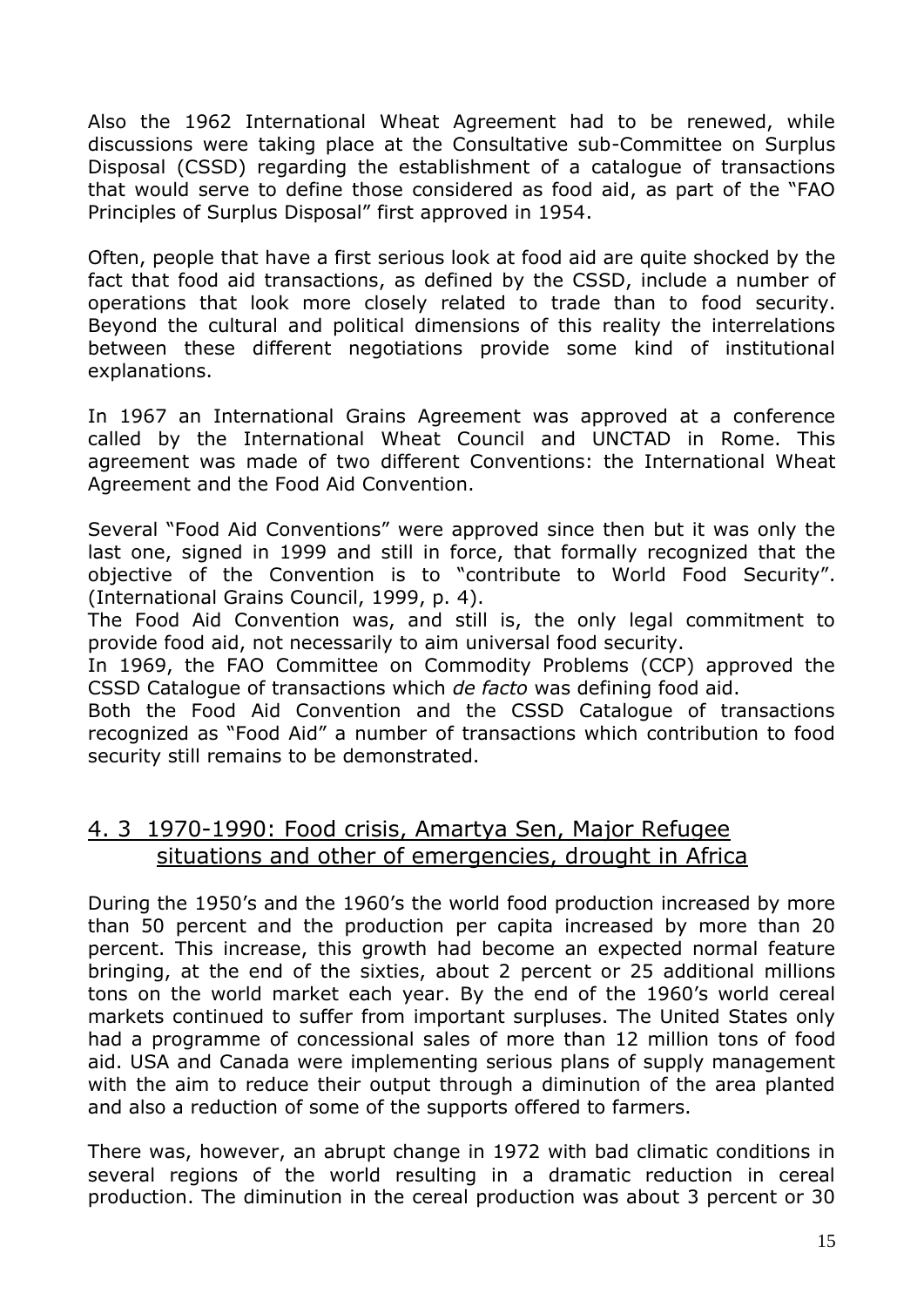million tons thus resulting in the fact that the cereals available would represent 55 millions tons less than expected.

Due to mainly climatic conditions, the USSR and a few other countries became food importers. Cereal exports from the US in 1974 were 66 percent higher than in 1973 which had been already much higher than 1972. To do this, it had been necessary to draw on the existing stocks bringing them at their lowest level since at least 20 years. Worldwide cereal carryover stocks, for example, felt from more than 200 millions tons in 1970 to slightly more than 100 millions tons in 1974.

At the same time OPEC (the Organization of Petroleum Exporting Countries) decided to increase the price of petroleum to unprecedented record levels. This in turn affected both the cost of fertilizers and of the transport of the same cereals.

All this resulted in an increase of the prices of cereal food commodities which reminds us of what happened in 2008 and 2010.

Although many developing countries agricultures had seriously augmented their outputs, in average by 2 percent per year for the last 20 years, these countries were still dependant on the imports. Imports that took the form of either commercial transactions or food aid. Food aid represented between 40 and 60 percent of the total imports of developing countries.

Commercial imports were getting more expensive for developing countries, in other words, for the same amount of money they could buy less cereals and food aid, with less surpluses and higher prices, was decreasing too. In fact, food aid dropped from about 17 millions tons of cereals per year in the late 1960's to some 7 millions tons in the early 1970's.

Quantities of food aid purchased by donor countries, at higher prices, decreased as the budgets were not brought up as would have been necessary to maintain the quantities transferred. In reality, there were no reasons to increase budgets as their main justification was the utilization of surpluses rather than the provision of food aid required to maintain the overall food security.

In view of the international food crisis, a number of countries from both developed and developing world requested the United Nations to organize an international conference to review the situation and agree on possible measures.

The United Nations World Food Conference took place in November 1974 in Rome with, as one of its objective, to agree on measures to ensure that: "within a decade nobody would suffer from food insecurity". Therefore, the Conference approved a number of recommendations dealing with what was referred to as "Food Security".

The Conference approved an International Undertaking on World Food Security which for the first time recognized that food security was a common concern of all nations.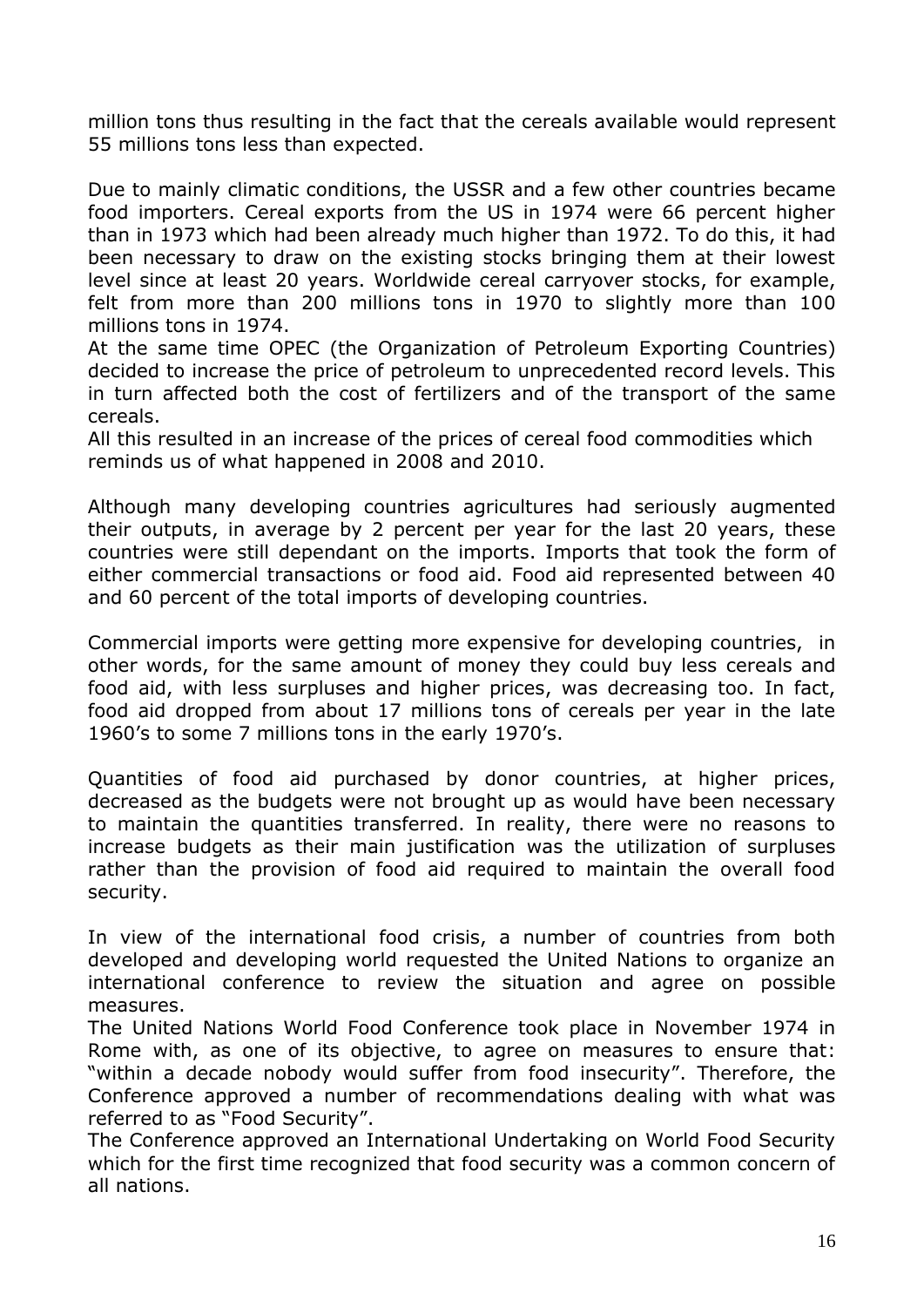Food Security, however, was perceived and defined mainly as the availability of adequate food supply at all times. The efforts to solve the crisis, it was felt, had thus to deal primarily with the production of food commodities and all efforts to improve food security were mainly to be concentrated on increasing the production of food commodities and ensuring an increased availability of food. In line with this quantitative approach the conference recommended that donor countries provide at least 10 million tons of food aid annually to developing countries. This recommendation was referred to as one of its objectives by the Food Aid Conventions until and including that of 1995.

Among many other proposals put forward by the conference, the following present some type of interest. The establishment of IFAD, the International Fund for Agricultural Development now playing an increasingly important role in food security, the creation, within FAO and as part of its governing body system, of a Committee on Food Security (CFS), which has now become the world focal point for food security governance, the Global International Early Warning System (GIEWS), the World Food Council, the Committee on Food Aid Policies and Progamme (CFA) to serve as the WFP governing body as well as the world focal point for food aid governance, the International Emergency Food Reserve, (IEFR), now one of the major source of funding of WFP's emergency operations.

1979 and 1980 saw major afflux of refugees searching asylum after leaving their countries Afghanistan and Cambodia and forcing the international community to deal with protracted refugee, and hence emergency, situations and thus to reconsider in particular the modalities of their food aid operations. The 1983 – 1985 drought in Africa appeared as another challenge for the affected countries and the international community to deal with food security in case of shocks. It will, however, be only after the fall of the Berlin Wall that, due to the changes in the world geopolitical equilibrium, the concern for food insecurity will increasingly be related to emergency situations. The 1983 – 1985 as well as the 1992 food crisis in Africa being due to unfavorable climatic conditions having affected the harvests, the related analysis and answers were almost fully based on the availability dimension of food security. More resources were invested in solving logistical problems related to increasing the availability of food commodities in affected countries than in dealing with malnutrition.

More important for food security is the fact that in 1981 new concepts entered into the debate following research made on famines by the future Nobel Price, the Indian Amartya Sen. Sen's major argument was that during the past famines the main problem was not so much the lack of food but rather the impossibility for poor people to access it.

Sen explained that most cases of starvation and famines in the world resulted not from people being deprived of what they were entitled but rather from people not being entitled to adequate means of survival in the existing legal and social systems they were leaving in. During famines, thus, poor people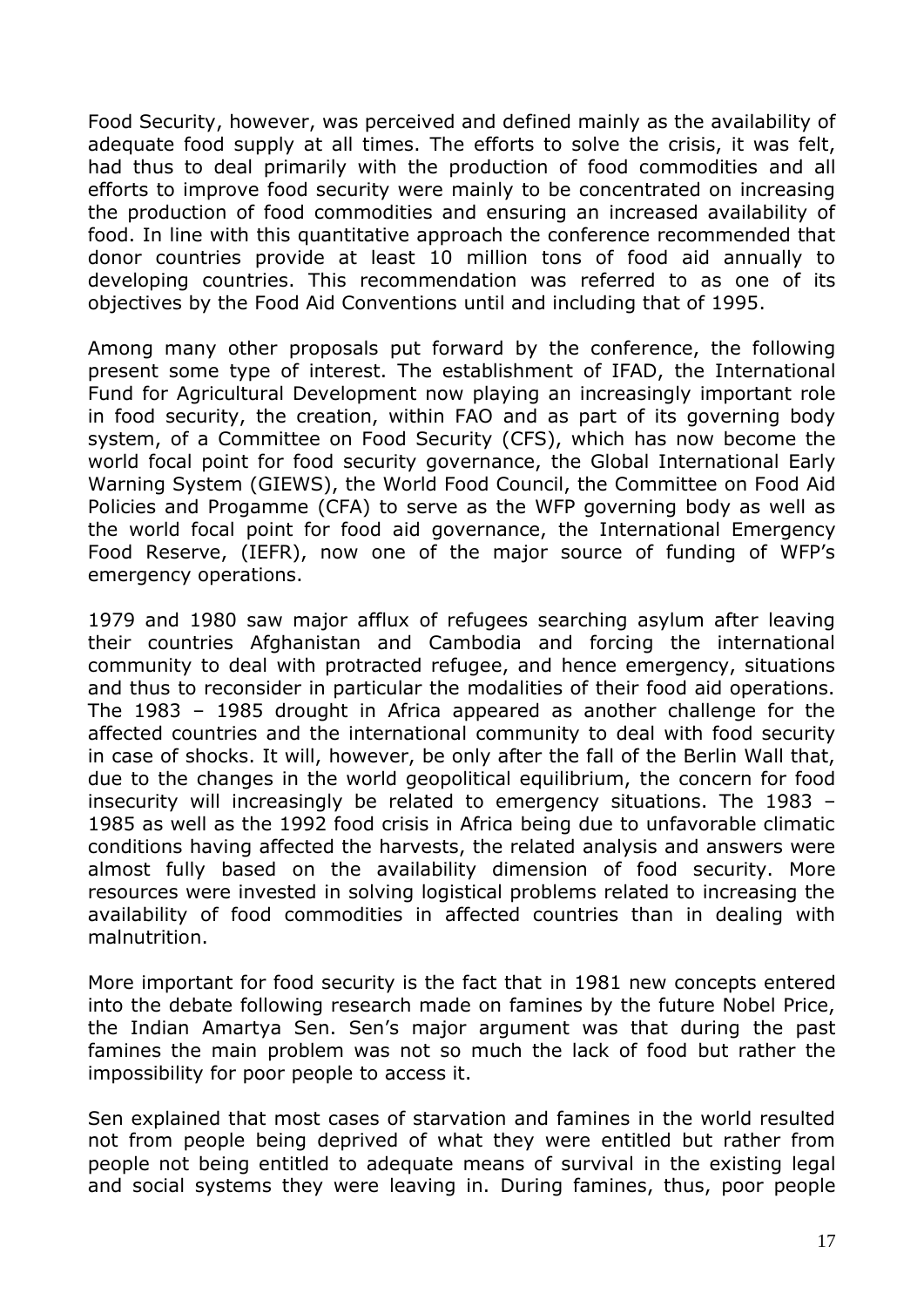were much more affected than others, due to a breakdown in their entitlements.

Sen's entitlements approach introduced the dimension of access in the debate of food security and it did much more than that but the methodology he has put forward is still far from having been fully utilized.

The access dimension, however, as highlighted by Sen in 1981, was formally recognized in 1996 only at the Rome World Food Summit and practically put into practice by food security practitioners only after the 2005 Niger crisis and the 2008 world food prices crisis. Why did it take so long ? Why were opportunities lost ? A number of them occurred during this period.

In 1976, FAO established a Food Security Assistance Scheme (FAO, 1984) to assist developing countries reaching food security. This Scheme dealt mainly with short term food supply and with improving food production as well as with a special action programme for the prevention of food losses.

Following several yeas of discussions in different FAO Committees and in its council, the 1979 FAO Conference approved a Food Security Action Programme aiming at assisting food deficit developing countries in importing and storing food commodities. (FAO, 1979a and b).

In 1983, the FAO Conference adopted a resolution on World Food Security (FAO, 1983) which stated that "the ultimate objective of world food security should be to ensure that all people at all times have both physical and economic access to the basic food they need".

The report prepared by Edouard Saouma, the Director General of FAO had obviously been inspired by Sen's work as described above.

In 1985, the FAO Conference approved a World Food Security Compact which had been proposed by its Director General E. Saouma and had been approved, with some difficulties, by the CFS. The Compact was presenting a series of principle such as "the fundamental right of everyone to be free from Hunger" recognizing that it was poverty that prevented the human right to food from being exercised, the fact that "food should not be used as a mean of exerting political pressure" or the need to recognize the moral dimension of commercial relations.

Many are the factors that could explain why this new approaches did not really open a new era. Among them, probably, the two World Food Surveys conducted by FAO in 1977 and 1987 which contributed to show the incredible and unexpected progress of agricultural production. These surveys confirmed the irrelevance of the Malthusian theories in that the serious progress that had been achieved enabled mankind to feed a growing population.

In any case, the above examples confirm that food security was a concern for the international community but that there was no perceived need to actually change the approach and utilize new tools.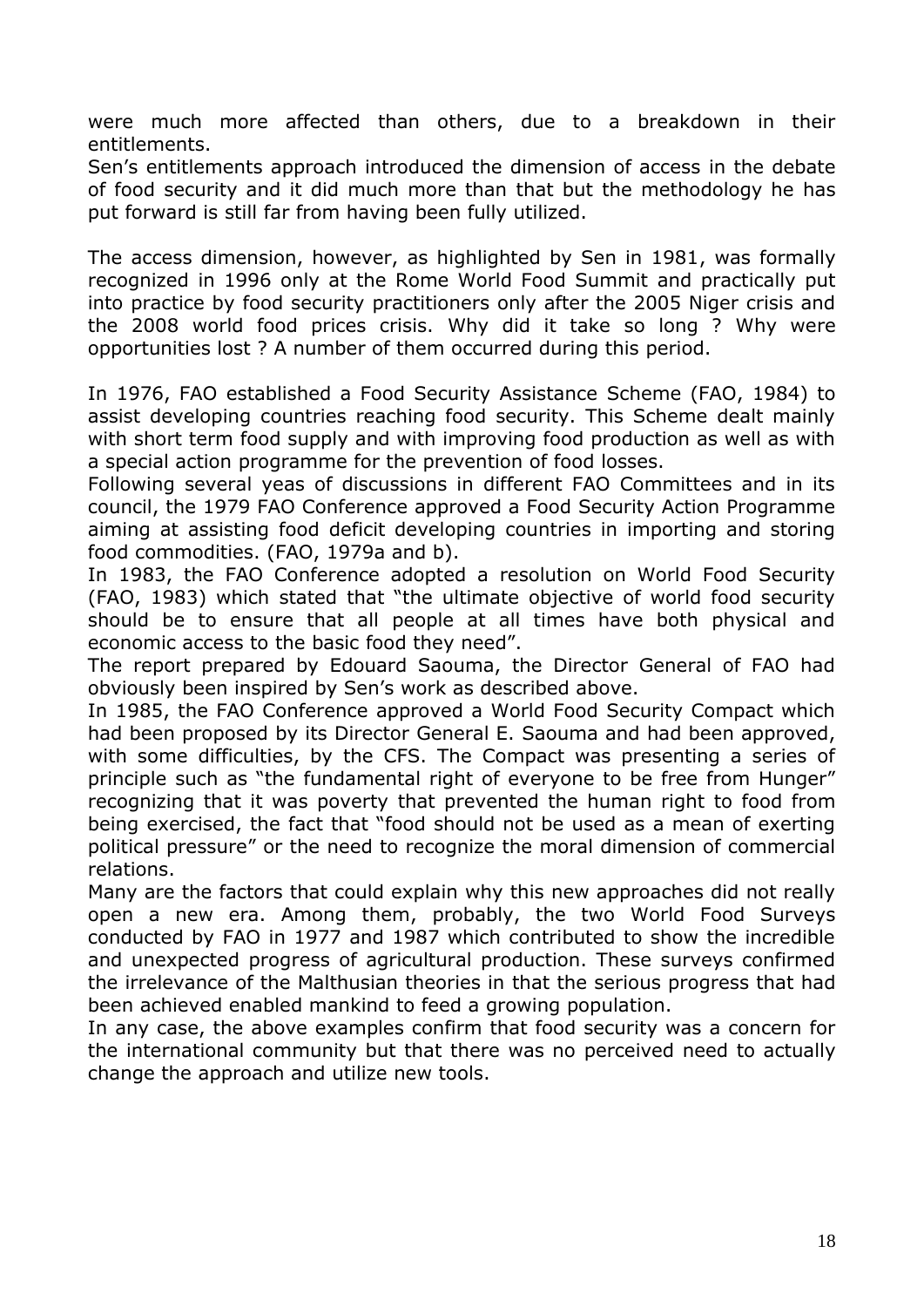## 4. 4 1990-2005: Golden years of Food Security

The period started, following the fall of the Berlin's wall, with the 1992 drought food crisis in Southern Africa and was characterized by the fact that at least fifteen high level international conference dealt with food security and approved recommendations related to food security. Fortunately, during this period the approach to food security has been growingly characterized by its multidisciplinary dimension.

The 1992 International Conference on Nutrition, jointly organized by FAO and WHO, met in Rome and was a major milestone in the recent development of food security.

The final declaration approved by participants Member States stated their: "determination to eliminate hunger and to reduce all forms of malnutrition. Hunger and malnutrition are unacceptable in a world that has both the knowledge and the resources to end this human catastrophe." They further recognized that "access to nutritionally adequate and safe food is a right of each individual" and also that "globally there is enough food for all" and that "inequitable access is the main problem".

The declaration took note, with concern, of the "unacceptable fact that about 780 millions people in developing countries did not have access to enough food to meet their basic daily needs…"

The Conference approved an ambitious Plan of Action which called, i.a., for inter-sectoral co-operation and co-ordination between al actors concerned. (FAO/WHO, 1992)

This conference which may have appeared as another attempt to reinforce the "marriage of health and agriculture" mentioned at several occasions above did not meet the expectations in this respect may be partly because the WHO Director General whom had probably not closely followed the recent development in terms of food security since 1974 and referred to the 1974 World Food Conference "which had focused on food security" and stated that "We know that food security alone is not enough to prevent problems of nutrition. This is why we address the nutritional security of all people. We are building a bridge that spans health and agriculture to achieve sustainable development". This "bridge" unfortunately confirmed that health and agriculture were not yet sharing the same home.

Important progress will be made in 1996, 22 years after the 1974 World Food Conference, at the occasion of the 1996 World Food Summit organized by FAO in Rome.

The Summit is and remains a major milestone in the history of food security. John Shaw reports that the conference was called mainly following the election of the new FAO Director General, Jacques Diouf. (D. John Shaw, 2007, p. 347). It was thus not another political answer to pressing international needs related to a new "food crisis". In fact, the report presented by FAO at its Committee on Food Security in 1994 (FAO, 1994) explained that impressive progress had been made in aiming at improving food security, that by 1992 both the absolute number of people and the share of the world population that were in a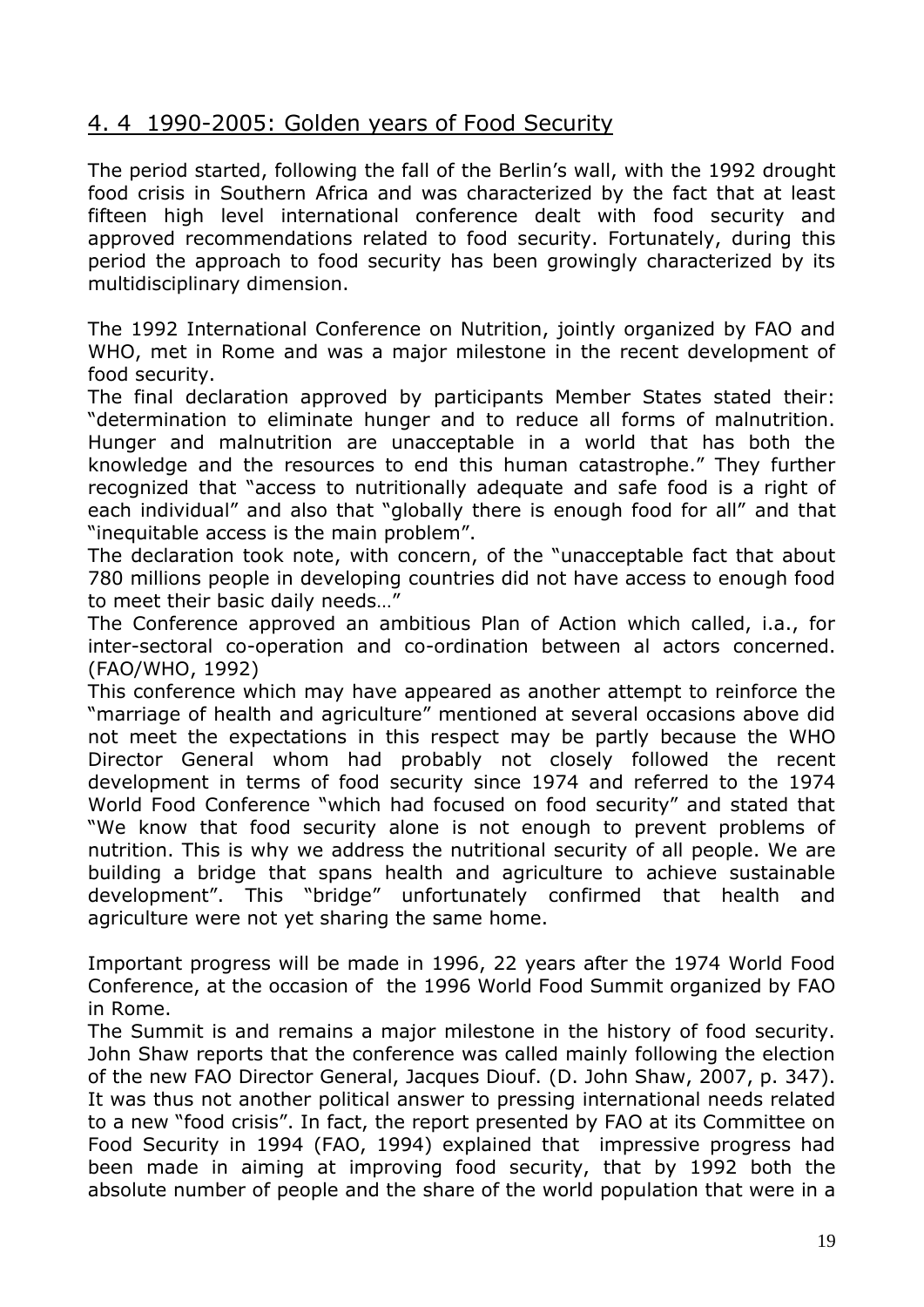situation of food insecurity had declined, even if more recent data showed a modest deterioration in 1993/94. Far, thus, from some lights of the medias, in as much as possible, of course, at a time where people were tired of expensive international forum, the Summit, therefore, could possibly work with some kind of serenity on substantive matters.

For academics the Conference mainly remains as the mechanism having permitted the approbation of a new definition of food security still in use some 13 years later and which, as we have shown above, has not yet been fully exploited. The many hours that experts and diplomats spent together negotiating this definition were thus worth. This new definition of food security recognized the multidisciplinary approach of food security as well as the interrelated causes of food insecurity.

The Conference confirmed the strong will of the nations of the world to get rid of famines and starvation and its final Declaration reaffirmed the right of everyone to have access to safe and nutritious food, consistent with the right to adequate food and the fundamental right of everyone to be free from hunger. The conference approved a Plan of Action which recommended to government that "each nation must adopt a strategy consistent with its resources and capacities to achieve its individual goals and, at the same time, cooperate regionally and internationally in order to organize collective solutions to global issues of food security". (FAO, 1996). Food Security is thus recognized to be a global concern, however, the *sacro-saint* rules that organize the world political governance recognize only the single country as the individual actor and starting point and then calls for coordination at the global level rather than for global governance. The same problematic will arise 13 years later when the food security community will try to re-organize the way the Committee on Food Security is working.

The Plan of Action which aimed at eradicating hunger in all countries, included, among other resolutions, the intention to reduce the number of malnourished people in the world by half not later than 2015. The Conference also somehow approved the principle of the "Right to food" although without the support of the United States of America which did delay a lot the implementation of the "Right to Food" which is not completed as at today, despite the courageous and competent efforts by non-governmental organizations.

At the World Food Summit + 5 which was held in Rome in 2002 as well as at the meeting of the Committee on Food Security that took place in 2006, ten years after the WFS, figures were not very optimistic regarding the reduction of the number of malnourished people, rather some increase in these numbers was feared which, unfortunately have been confirmed since then.

Still, progress have been made. By 2002 and following the recommendations of the 1996 WFS 150 developing and transitions countries had been able to produce national food security strategies.

The 1996 + 5 Summit in 2002 approved the creation of the International Alliance Against Hunger (IAAH) which groups many international, nongovernmental and civil society organizations and has a mandate to deal with advocacy, accountability, resources mobilization and co-ordination in order to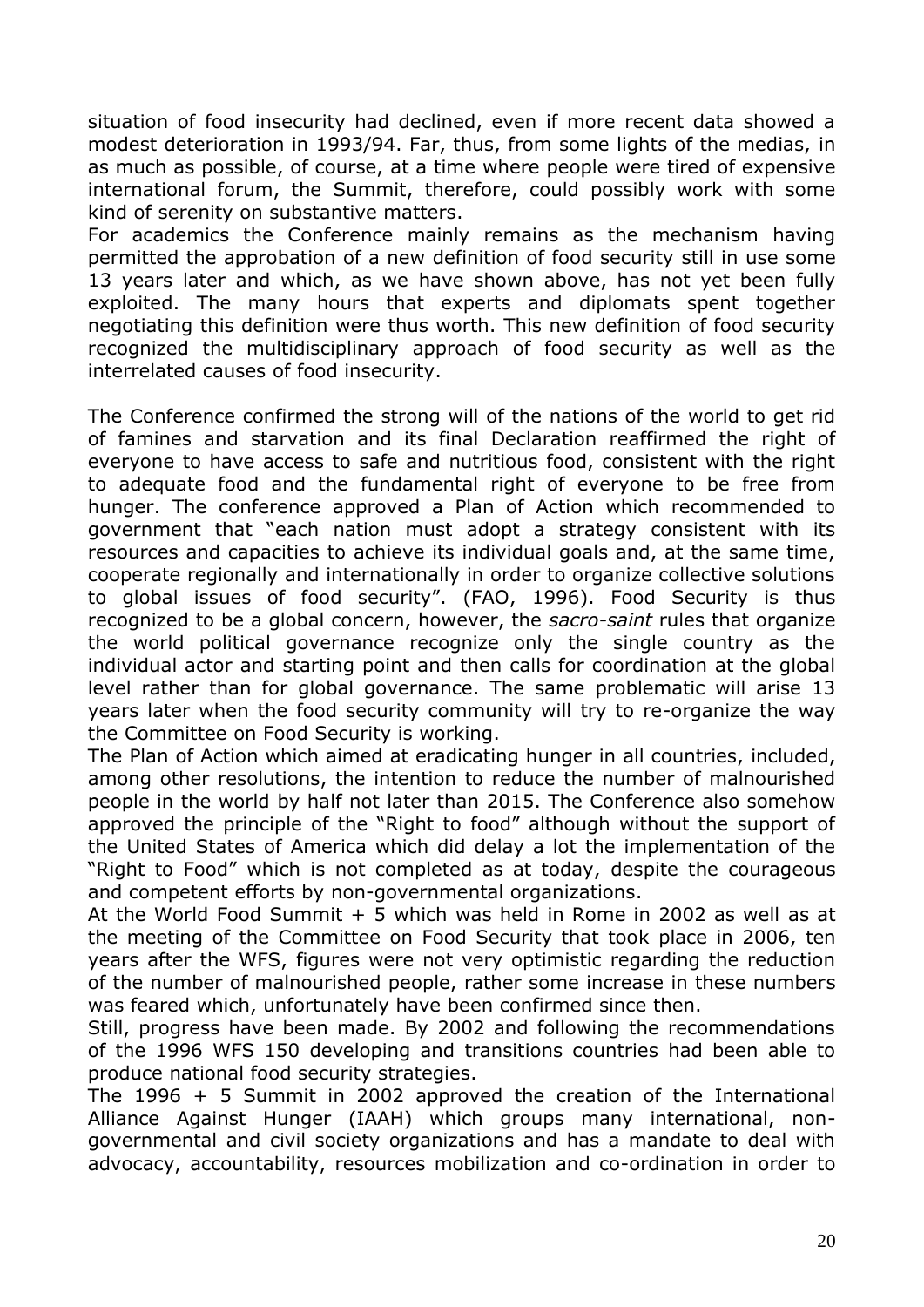strengthen national and global commitments and actions to end hunger. (FAO, 2002)

This review would be unacceptably incomplete if it would not mention, in 1996, the approbation by the European Commission of a new Food Security and Food Aid Regulation replacing their previous Food Aid Regulation and allocating, for the first time, financial resources to action specifically related to food security. It was probably too early and thus it has been hard for the Commission to "invent" new projects that would have a direct impact on food security without falling into the classical portfolio of development projects. Some ten years later, when this Regulation was in turn superseded it would have been possible, thanks to improved tools to deal with food insecurity, to utilize these resources more efficiently.

In 2000, the United Nations Millennium Summit met in New-York in September as a special session of the UN General Assembly. The Summit approved 8 Millennium Development Goals (MDGs) the first of which refers to "Eradicate Extreme Poverty and Hunger". Practically, one of the target of this goal is to reduce by half, between 1990 and 2015, the proportion of people who suffer from hunger. A lot of recent literature is available on this topic which will thus not be further developed here. It is useful to note, however, that in the spirit of the MDGs food security and poverty have been grouped together: an obvious progress.

The 2005 food crisis in Niger that was largely reported by international medias referring to famine and hence suggesting an important number of death while many people were "simply" "surviving" and suffering, highlighted some very specific aspect of the economic access dimension of food security. Unusual economic decisions taken in the neighboring Nigeria resulted in an unforeseen increase of basic cereal commodities prices in Niger making this food unaffordable for many people living at the edge of food insecurity. The food was there, - available-, the harvests had been decent, but the price was simply to high for a large range of the population to acquire it.

Similarly, the 2008 world food prices crisis which saw, for a few months, the prices of cereal commodities dramatically increasing by being multiplied by three sometimes four, resulting in an impossible access to food for many population in particular in developing countries, convinced many economists, development economists, agro-economists, etc. that there was an active role for them to play within a multidisciplinary food security.

In 2009, the World Food Programme published the third report of the World Hunger Series entitled: "Hunger and Markets". This publication, another important step in the evolution of food security, offers access to most of the knowledge in terms of economic access to food as available today.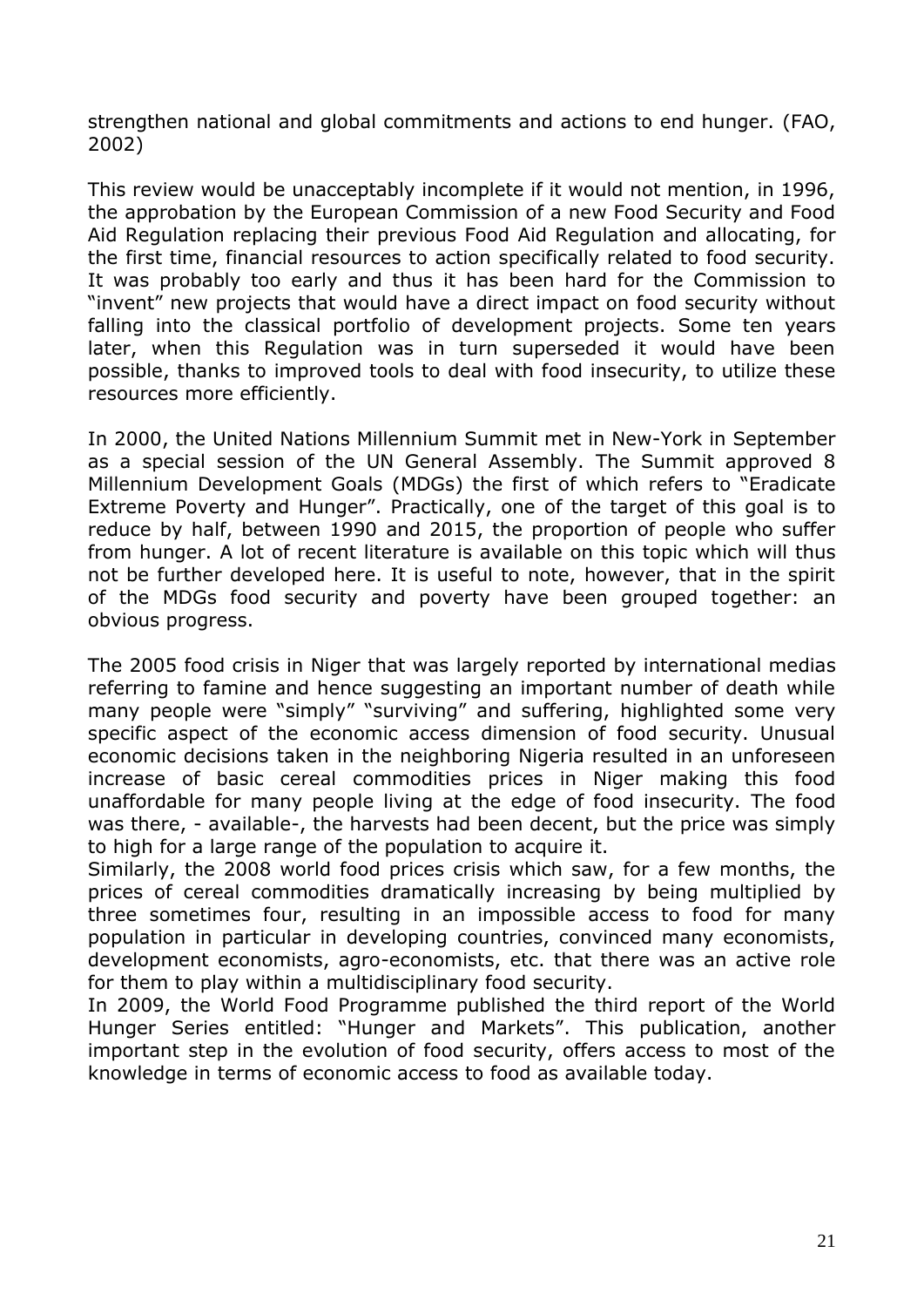# 5. Where are we going to: Future of food security

Food security is surely a very alive discipline that has evolved a lot and will continue to do so.

### 5.1 Contradiction and weaknesses

One tends to group under the heading "Food Security" the research, concepts, theory and actions that are developed with the objective to reaching food security: "a situation where all people at all time,….".

Food Security is defined as a situation where at all time people have access to available food that will be utilized properly, etc. This implies, as mentioned above, that Food Security is a sustainable situation. Still, one measures the vulnerability precisely as the risk that the situation be not stable, not sustainable.

As mentioned above, part of the definition of food aid as not been fully utilized to develop analysis and tools regarding the causes of food insecurity. Among them we mentioned the socio-cultural elements of the access to food as well as the problematic of the food preferences both at the household and national levels.

Finally, all data, calculations, assessments, evaluations of the number of undernourished person's are based on the calorie or macro nutrients intake. Time has come to stop ignoring the importance of micro nutrients, made of vitamins and minerals, and develop methodologies to assess also properly this aspect of human nutrition. Time has come to recognize that living in a situation of food security does not mean struggling to survive but rather as defined in 1996 benefiting of a "safe and nutritious food which meets dietary needs and food preferences for an active and healthy life".

### 5.2 Applying the theory of capabilities to food security

Correctly so, a number of experts wonder why the theories developed by Sen around his studies of famines do not yet generate related practical tools. In this respect, Thais Bassinello writes "The Capabilities Approach is a broad normative framework for the evaluation of individual well-being and social arrangements, the design of policies and proposals about social change in society. "Capabilities" are defined as the substantive freedoms that one enjoys to lead the kind of life he or she has reasons to value, or the real actual possibilities open to a person. From this capability "set", a person chooses his or her "functioning", the particular beings (like being well-nourished) and doings he or she enjoys at a particular point of time. The approach gave birth to the Human Development paradigm. Hence, Human Development can been seen as the process of expansion of people's capabilities. In opposition to the traditional welfare economics, this paradigm does not use income as the informational basis to assess well-being. Whether or not this will become the leading development paradigm is yet to be seen. For the time being, some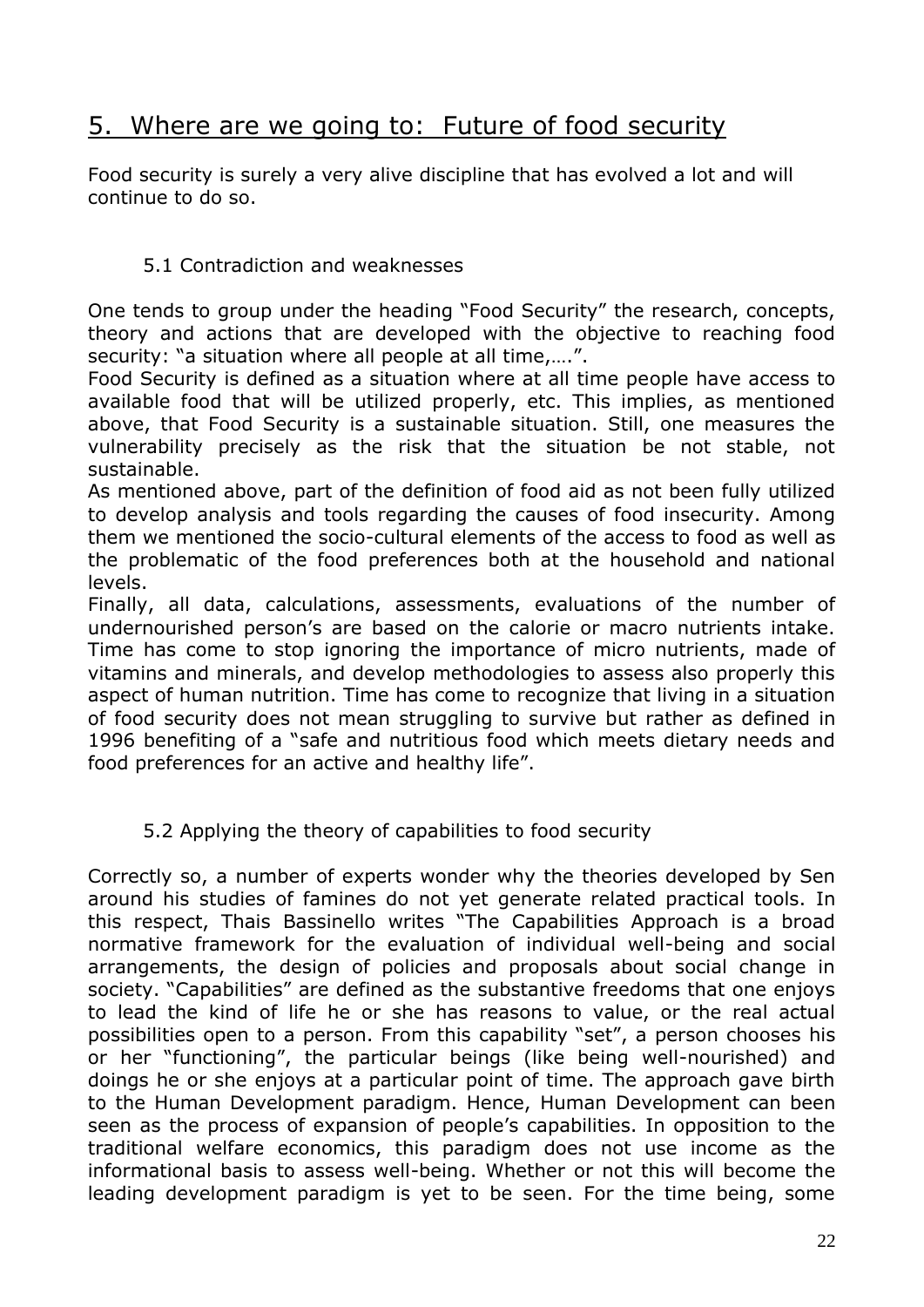attempts have been made to focus on the expansion of freedoms when assessing projects and policies.

Of particular importance is the on-going debate on how to operationalize the capabilities approach in the design of interventions. International Organizations (like FAO) and NGOs (like OXFAM) currently use the Livelihoods Approach as the conceptual framework for the design and assessment of food security interventions. It seems that, despite of its strengths, the Livelihood Approach also focus primarily on (income) poverty reduction, since people's access to social, human, physical, financial and natural capital (or assets) and their ability to put these to productive use, is in the core of the approach." (Bassinello, 2009).

Food security practitioners need a new tool box and this may constitute an interesting pad for the future. The starting point should be people not money.

### 5.3 Empowerment

Closely linked to the above is the fact that most approaches, methodologies and tools have been developed following a top down approach although serious concerns have been expressed in this respect within the Livelihood Approach. It remains that "imported" tools and schemes continue to be perceived as being alien and need to be internalized also from a more political point of view.

When measuring vulnerability to food insecurity its clearly appears that both Food Security and Vulnerability cannot be captured by a single indicator as they lack of a benchmark to refer to. As mentioned above, there are no unique indicators to measure the three food security dimensions. Similarly, there is no unique indicator to measure vulnerability and it is therefore necessary from a very operational point of view to use proxies and outcome indicators to measure each household food availability, access and utilization level.

Some conceptual approaches, such as that of the Capabilities mentioned above, may offer the flexibility to be based on the local reality, and hence more credible and acceptable while being enough sophisticated to permit regional and international cooperation.

Most developing and transitions countries have developed their food security strategies, they now need to have their own tools to implement them according to their own rules of the game and within certain international order that would include an improved food security governance.

#### 5.4 Food Security Governance

When the process will have really moved from top down to bottom up, then there will be a genuine need for actual co-ordination and co-operation. In this respect what happened at the FAO Committee on Food Security in 2008/2009 carries a lot of hopes for the future.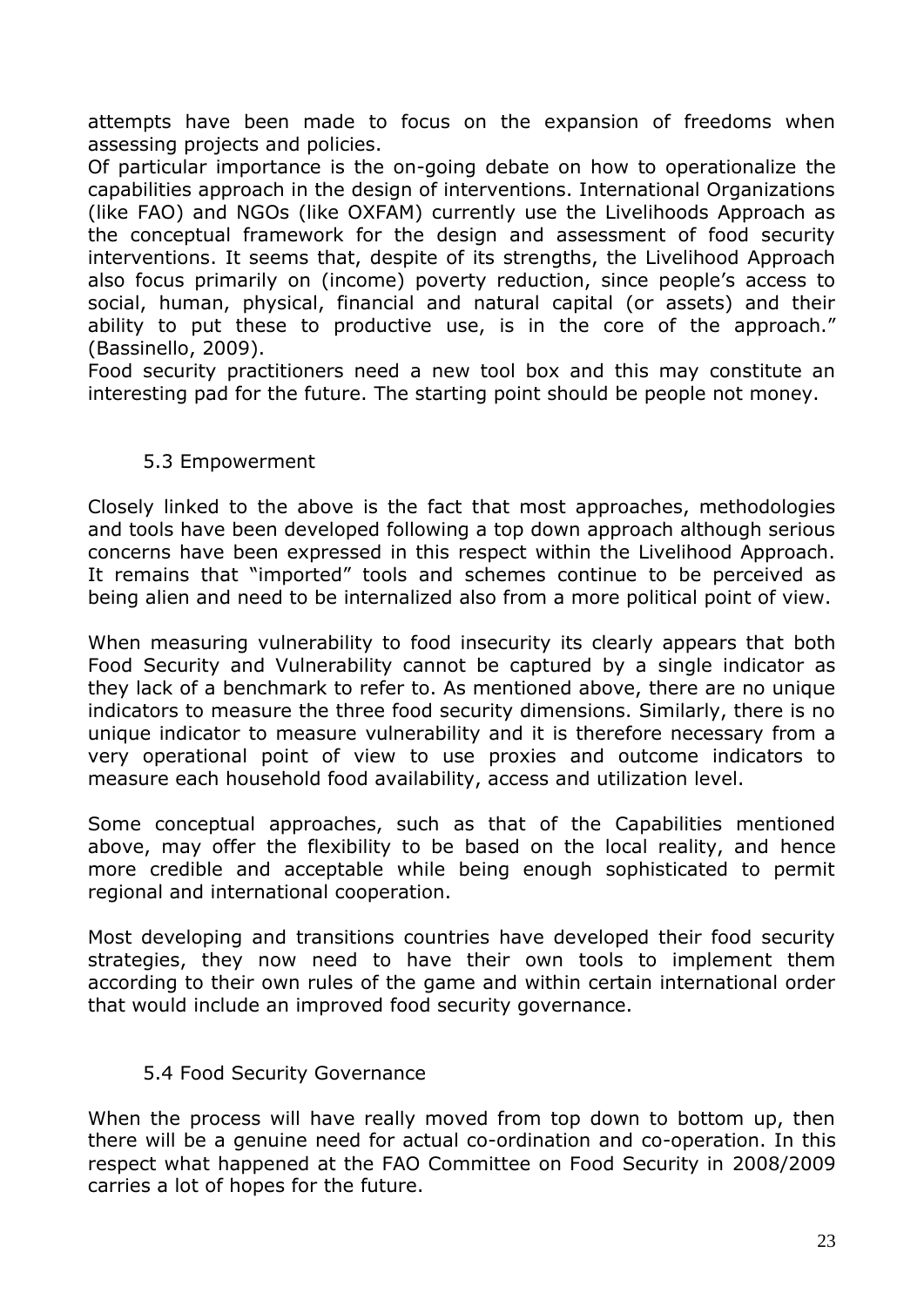As mentioned above, the Committee on Food Security (CFS) was established as an FAO Committee as part of FAO's governing system. It reported to the FAO Council. But it is far from being the only international forum concerned by food security matters. John Shaw and the United Nations Sub-Committee on Nutrition (SCN) estimated that about 49 international institutions are dealing with food and nutrition security. (D. John Shaw, 2007, p. 207) and (SCN, 1995). Not to mention non-governmental organizations and other foundations issued from the civil society which are playing a fundamental role in fighting food insecurity.

Consequently, members of the CFS realized that a lot of the thinking and actions in the field of food security were the fact of entities that were actually not members of the CFS. In the first instances this applied to the nongovernmental organizations which, likewise is often the case with representatives of the civil society, are, at best, tolerated to sit and listen among the "serious" representatives of Nations discussing in international fora. Late 2008, members of the CFS started serious formal and informal discussions regarding the participation of other entities in CFS meetings. Discussions also regarded the CFS mandate. Recognizing the need for a global food security governance, some members of the CFS, supported by a number

of other entities, proposed that the CFS would become this world instance.

Some original and courageous proposals flew around such as that of having a Secretariat of the Committee that would not be exclusively provided by FAO in order to show its global character. Representatives of the Civil Society would be allowed to play a real role in preparing the meeting and its agenda, in submitting papers and in making interventions with the clear limitation that only Member States would keep the right of vote and of decision-taking. But the floor would be relatively efficiently opened to those, representing the civil society, that would be willing to influence this decision making process.

This new Food Security Committee, responsible for the worldwide governance of food security would work on the basis of national realities and facilitate regional coordination as well as taking initiatives to facilitate international coordination.

Finally, Members realized that the technical knowledge related to food security was not necessarily fully represented in the present structures of the Committee and discussed the possibility to establish a "High Level Panel of Experts", which would reinforce the substantive and qualitative aspects of the work undertaken by the Committee.

As the history of food security has shown, a co-coordinating and supervisory authority for the world food security can not be located in a single agency with a limited sectoral mandate and membership. Nor can food security depend from a patchwork of hundreds of uncoordinated operational and substantive bodies.

As often in international institutions, however, an elephant may give birth to a mouse but at least the "labor" will have offered the opportunity for constructive discussions that will not be without positive consequences.

It remains also that since 2009 the world enjoys the service of a new Committee on World Food Security made of representative of Member states and of the civil society, a Committee which is no more an FAO Committee but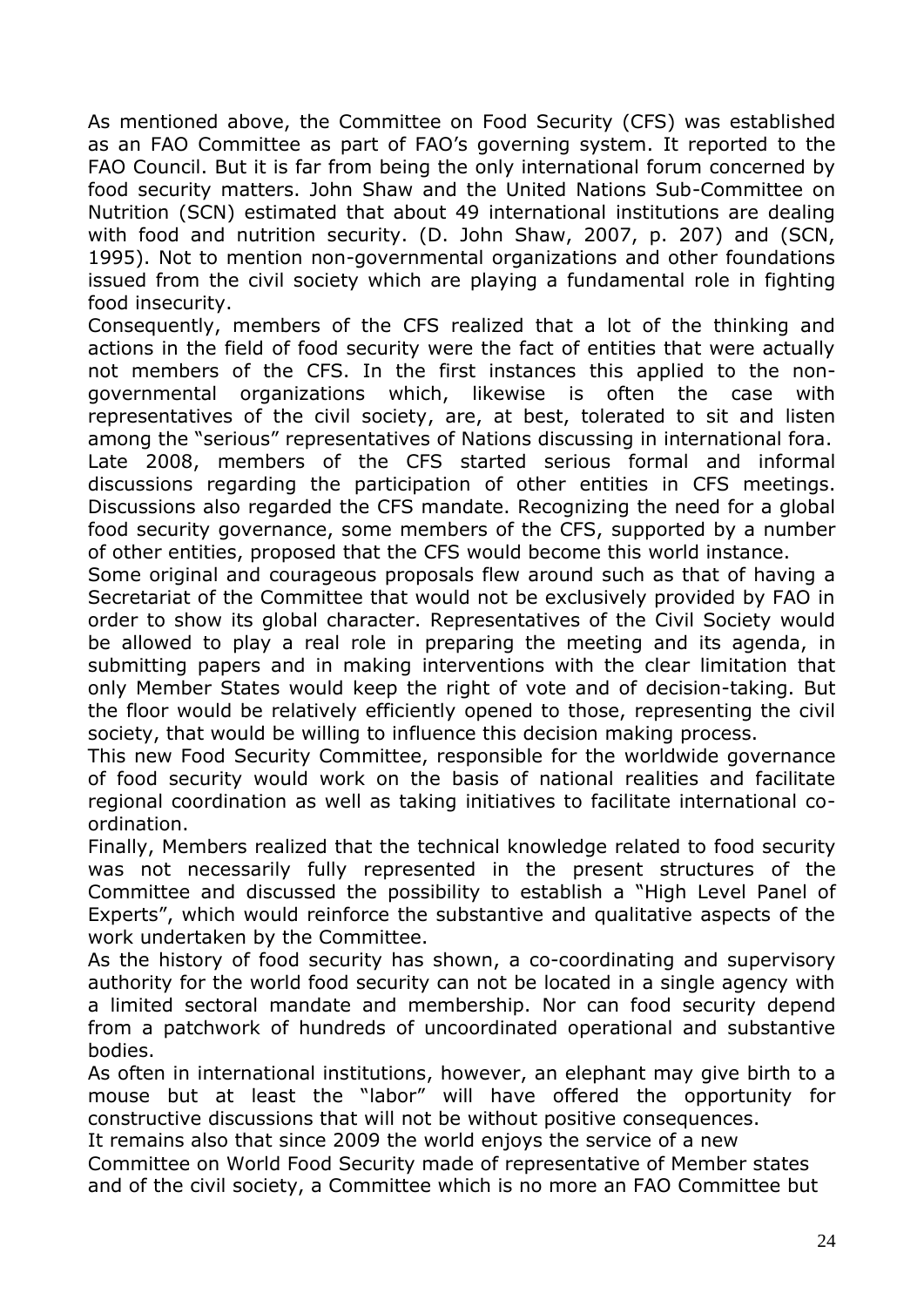a Committee at FAO. Its High Level Panel of Expert has submitted interesting ideas and documents. Its structures and may of working is slowly being established through long negotiations. Themes such as land grabbing are the object of long and delicate negotiations, but at least, are discussed, reviewed, studied openly.

# 6. Conclusion - The future of food Security

Hunger and poverty are still predominant factors of people's life in many developing and transitions countries and will likely remain so for the next one or several decades.

A lot has been done with encouraging but insufficient results. From the past experience one can learn the mistakes not to repeat, one can build new approaches. The future of food security is probably already written but we can not read it.

The efforts to implement the right to food will probably be the more visible part of the actions undertaken during the coming years but a lot of grass root work will also take place.

New tools that have already been created, such as those invented by Sen, will progressively be utilized and give the opportunity to an increased number of people to decide what their situation will be, or to improve it.

Under the direct leadership of the people's representative themselves interdisciplinary teams of experts, under contractual terms, will, no doubts, contribute to improving their food security situation.

Our hopes and objectives are that, in a world of globalization and rapid transmission of information, the knowledge will also move more quickly in order to reduce the suffering of those in situation of food insecurity.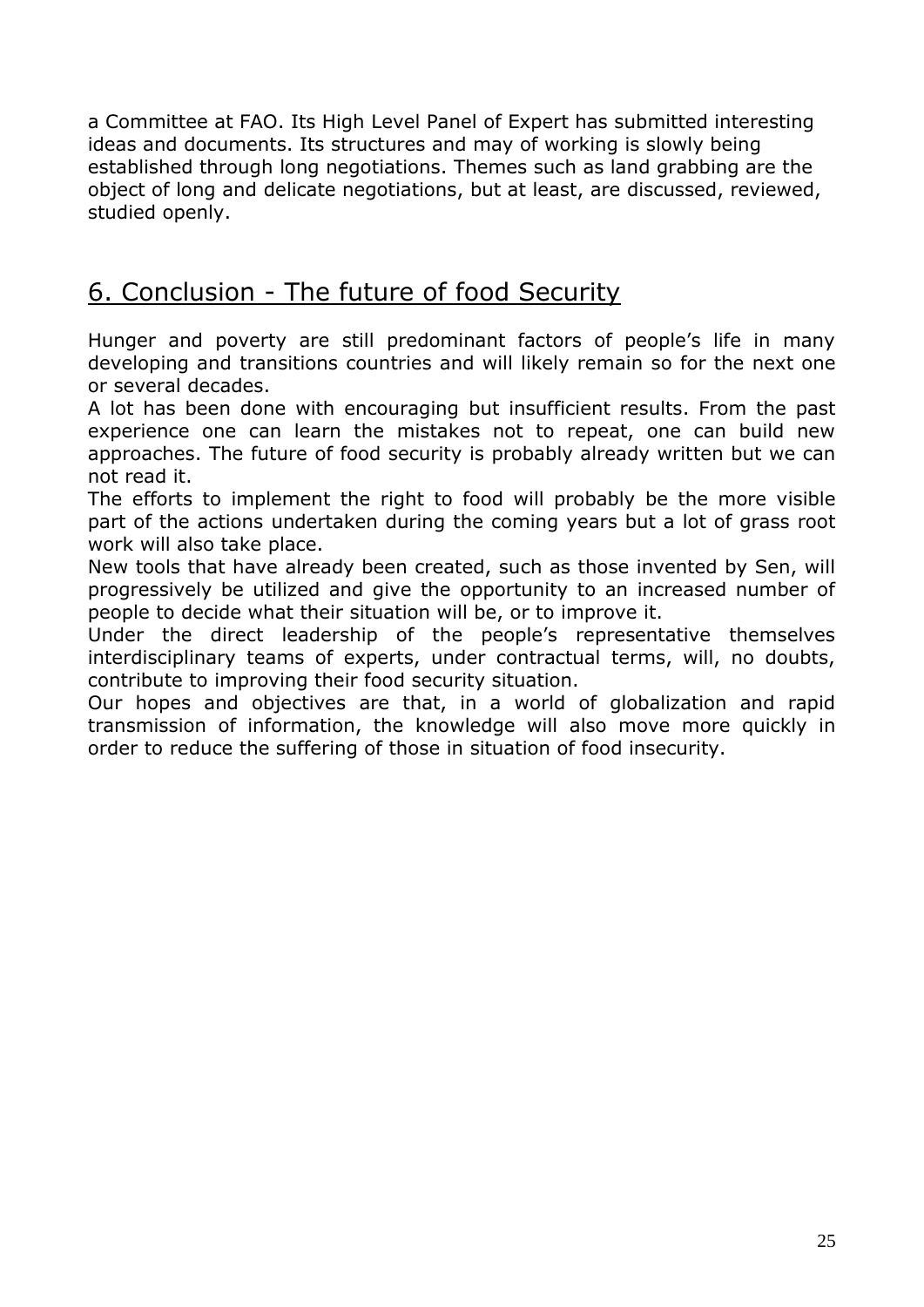## Bibliography

Bassinello, Thais (2009), Food Security and Capabilities Approach: from theory to practice, FAO, Food Security and Nutrition Forum, 25 June 2009

Brunel, Sylvie (2008), "La Nouvelle question alimentaire", Hérodote, Revue de géographie et de géopolitique, 4<sup>ième</sup> trimestre 2008 : 131,

Boyd, Orr, (1966) *As I recall*, London, (Mc Gibbon and Kee)

Clay, Ed., (2005), *The Development Effectiveness of Food Aid*, OECD, Paris, 2005

Clements, Katherine and associates, (2007), "The State of International Food Aid Negotiations: An update to Food Aid and Food Sovereignty", *Ending World Hunger in our time,* The Oakland Institute, Oakland, Ca, USA,

Conte, Annalisa and Morrow, Nathan, (2002), *Mali: Rural Community and Household food Security Profiles,* Vulnerability Analysis and Mapping, World Food Programme report, Rome,

Devereux, Stephen, (2006), *Distinguishing between chronic and transitory food insecurity in emergency needs assessments: Desk Review*, Institute of Development Studies/WFP, SENAC, January 2006,

FAO, (1961), *Utilisation of food Surpluses. World Food Programme*, FAO Conference Resolution 1/61, FAO, Rome, 1961

FAO, (1963), *Changing Attitude Towards Agricultural Surpluses*, CCP/CSSD 63/27, FAO, Rome, 1963

FAO, (1973), FAO Conference and Council Decisions 1945-1972, FAO, Rome, 1973

FAO, (1979a), *Plan of Action on World Food Security*, FAO Council Resolution 1/75,

FAO, (1979b), *FAO Council Resolution 3/79*, FAO, Rome, 1979,

FAO, (1983), *Director's General Report on World Food Security: A Reappraisal of the concepts and approaches*; Committee on Food Security, CFS. 83/4

FAO, (1984), *Food Security Assistance Scheme; World Food Security: Selected issues and Approaches*, Committee on Food Security, CFS. 84/4

FAO and WHO, (1992)*, Final Report of the International Conference on Nutrition*, Rome and Vienna 1992.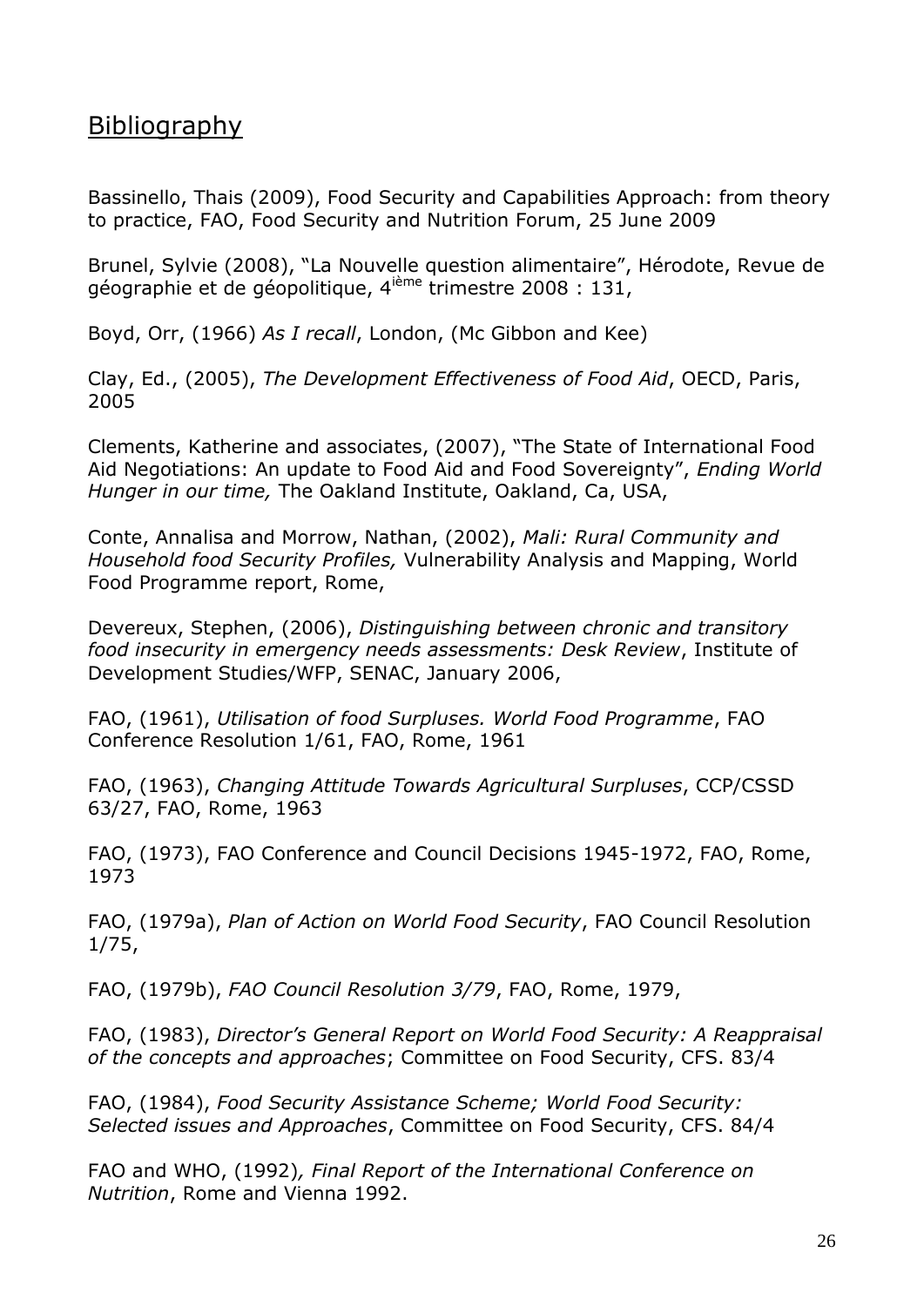FAO, (1994), *Assessment of the Current World Food Situation and Recent Policy Developments*; CFS: 94/2, 1994

FAO, (1996), *World Food Summit: Rome Declaration on World Food Security and World Food Summit Plan of Action*, Rome, 1996

FAO, (2002), *Report of the World Food Summit Five Years After*, FAO, Rome, 2002

Gentilini, Ugo, (2002), *Sviluppo dell'aiuto alimentare ed aiuto alimentare per lo sviluppo,* Università Degli Studi di Roma Tre, Facoltà di Economia, Rome, 2002

International Grains Council, (1999) *Food Aid Convention 1999*, London 1999,

Josserand, Henri, (2007), Complementary Perspectives on Vulnerability to Food Insecurity, Paper prepared for a FAO Workshop on Vulnerability Analysis and Early Warning for Food Emergencies, FAO, Rome, 6 December 2007,

Kaufman, Frederick, (2009), "Let them Eat Cash !", *Harpers Magazine,* June 2009, page 51-59,

MAIGA, Mariame (2009), "Gender/cultural dimensions of vulnerability to Food Security in HIV/AIDS context", FAO, Food Security and Nutrition Forum, 4 June 2009,

Maxwell, Simon, (1996), "Food Security: A Post-Modern Perspective", *Food Policy*, Volume 21:2,

OXFAM, (2007), *Market Analysis tools for emergencies,* OXFAM, 2007

Proietti, Ilaria, (2009), *The Role of Food Safety in Food Security,* Universita degli studi di Roma Tre, Rome, 2009,

Ruffin, Jean-Christophe, (2004), *Le nouveau visage de la faim, Géopolitique de la Faim,* Action contre la Faim, PUF, Paris, 2004

SCN, (1995). United Nations Subcommittee on Nutrition, *Estimates of the External Flows related to Nutrition*. Geneva, UN Administrative Committee on Co-ordination, 1995.

Sen, Amartya, (1981), "Ingredients of famine analysis : Availability and Entitlements", *The quaterly Journal of Economics, Volume 93:3 August 1981, 433-464,*

Shaw, D. John, (2007), *World Food Security: A History Since 1945*, Palgrave Macmillan, Basingstoke, Hampshire, UK and New York, USA, 2007